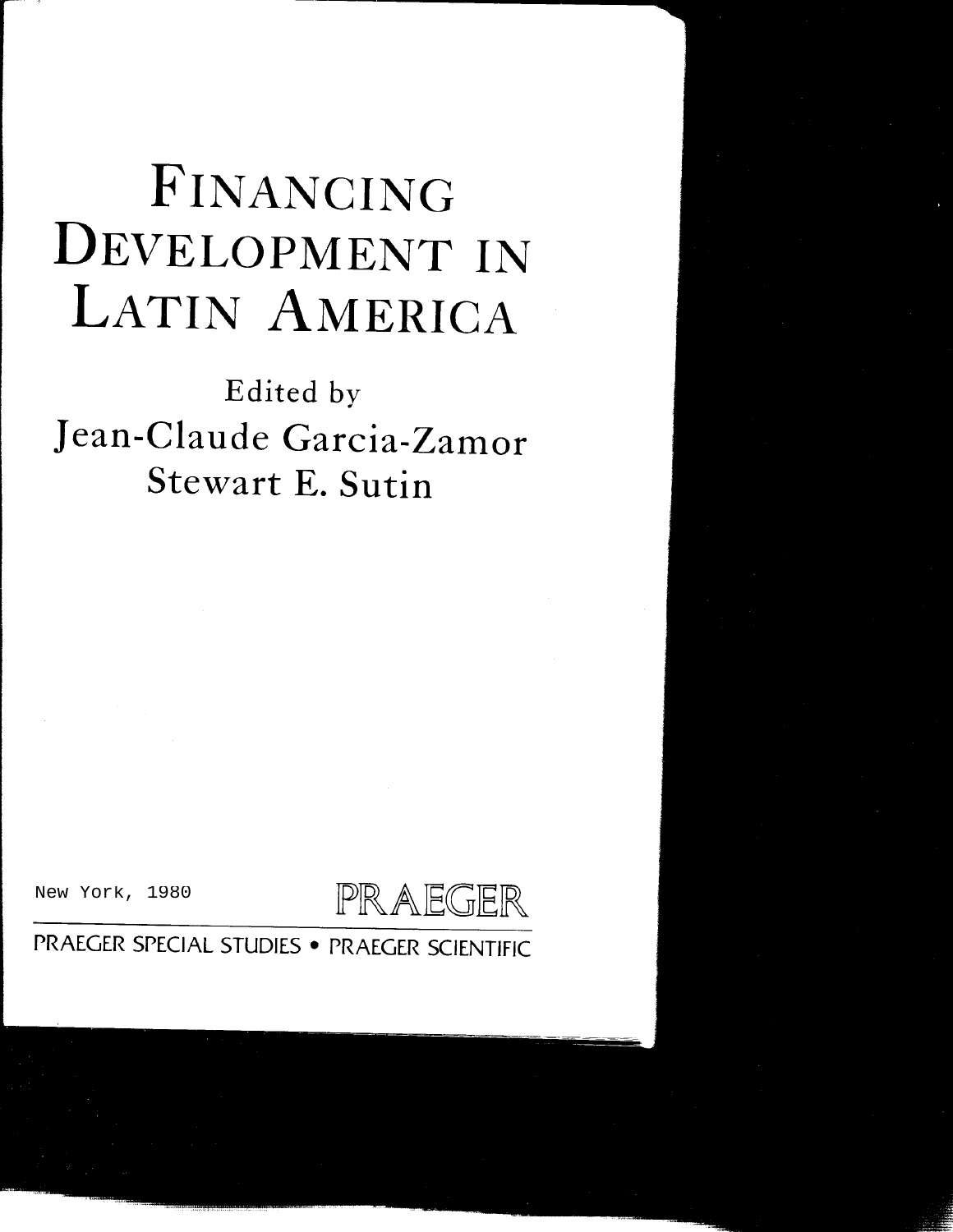## *3*

## THE ASSESSMENT OF COUNTRY RISK: LESSONS FROM THE LATIN AMERICAN EXPERIENCE

### Arturo C. Porzecanski

The role of commercial bank lending in the financing of Latin America's economic development has increased dramatically during the past decade. Throughout most of the 1960s, foreign commercial banks constituted a relatively minor source of finance, and thus obligations to them represented only about 10 percent of the region's public medium- and long-term external debt. In contrast, over 60 percent of all obligations were with government agencies and private suppliers in the industrial countries. During the 1970s, however, lending by banks in the United States, Canada, Japan, and Western Europe to Latin America rose to the point where, by the end of 1978, about 45 percent of the public medium- and long-term external debt was accounted for by obligations to foreign commercial banks, and official bilateral and suppliers credits constituted only 25 percent of the total. The exposure of banks to Latin American governments and government-guaranteed private entities through medium- and longterm indebtedness alone was estimated at \$45 billion as of the end of 1978, compared with just \$1 billion throughout the early 1960s. The overall exposure of banks in the industrial countries to private sector and government borrowers in Latin America on a short- and longterm basis, meanwhile, neared \$100 billion.

As Latin America's single most important creditor group, commercial banks are now more frequently and deeply affected by whatever debt-servicing problems arise in the area. The increase in risk entailed by the growth of exposure in Latin America has thus made it imperative for prudent banks to institute systems that can warn of potential debt-servicing difficulties. Lately, many banks in the United States are under added pressure to expand and upgrade their country risk assessment methods because regulatory agencies (namely, the Federal Deposit Insurance Corporation, the Office of the Comptroller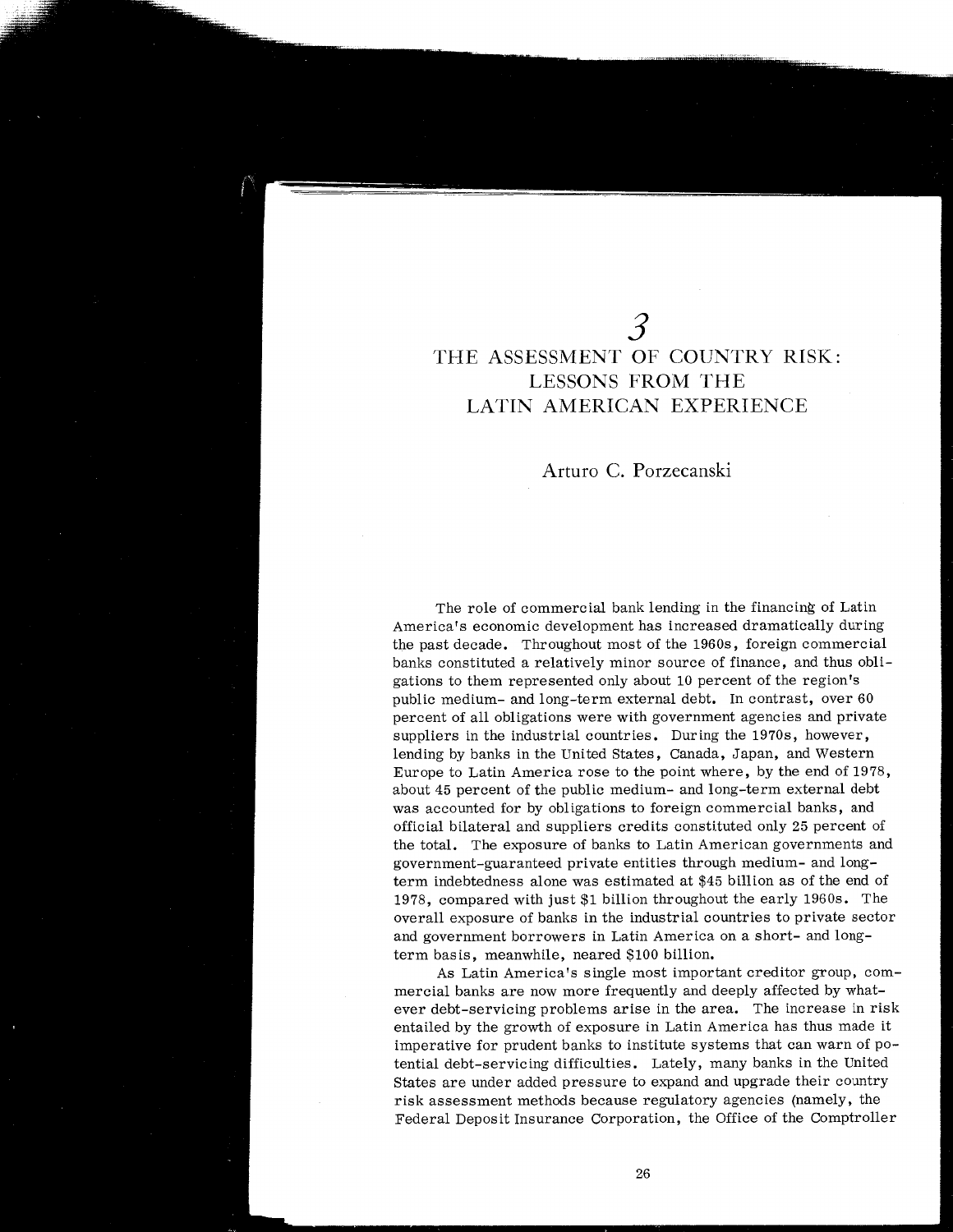of the Currency, and the Federal Reserve Board) have instructed bank examiners to include in their reports "an evaluation of a bank's procedures for monitoring and controlling exposure to country risk, the bank's system for establishing limits to lending in a country, and the bank's methods for analyzing country risk. "1

When compared with more traditional areas of internal bank management, however, country risk assessment often stands out as a relatively primitive art. Since even academic researchers armed with the most sophisticated statistical techniques disagree on the crucial determinants of debt-servicing problems, it should not be surprising to find that the approach to country evaluation varies a great deal among commercial banks-and, it might be added, among government lending agencies and international development institutions. Given this state of affairs, it is easy for the uninitiated to lose sight of the essentials and to fail to note the main lessons from past experience.

To help clarify the issues, the following provides a back-tobasics review of the fundamentals of country risk assessment accomplished through an analysis of recent Latin American history. First, the region's experience since 1960 is surveyed and the principal episodes of debt-servicing difficulties are discussed. Second, the main factors that appear to have precipitated these episodes are identified. Finally, some general comments are made on the key economic policy failures and other exogenous events that frequently were at the root of debt-servicing crises.

#### THE LATIN AMERICAN CASE

In order to analyze the Latin American experience with debtservicing difficulties, one must first define what potential difficulties should be of concern to commercial bankers. The most obvious is the risk of nonrepayment, namely, the risk that a government, acting as a borrower or guarantor, will repudiate its debts or wantonly ignore its lawful obligations. As far as debts to commercial banks are concerned, however, in the past two decades there has been no instance of default on public or publicly guaranteed debt in Latin America that was not preceded by arrangements to forestall it or followed by negotiations to settle the obligations in question. Consequently, for practical purposes, the more realistic risk is that debts to commercial banks will not be repaid according to the terms of the original loan agreement. This involves what is commonly known as a rescheduling of obligations, whereby the grace period or maturity structure of the contract are amended to favor the borrower, and some other terms (usually the interest rate) are changed to compensate the lender.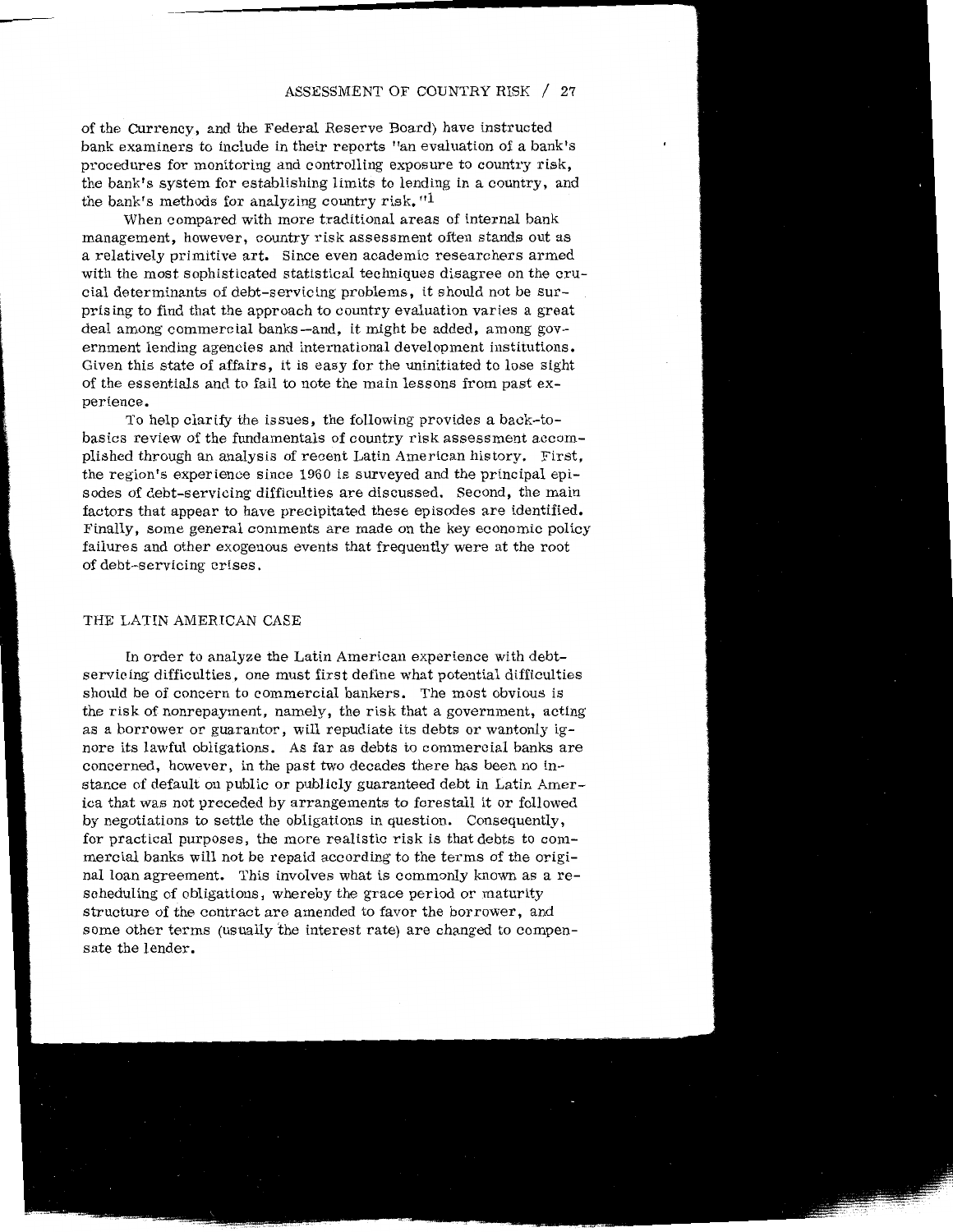There are two additional types of risks, both of which can lead to an undesired increase in bank exposure. One is the risk that because the borrower cannot meet the terms of a first loan agreement, a second loan becomes necessary to facilitate compliance with the terms of the earlier one. This is what is termed a refinancing, and although it often involves an increase in exposure, the increase can be prevented only if amortization payments due are refinanced and if disbursements are tied to scheduled repayments of principal on the original loan. The other risk is that a general-purpose loan would have to be granted to assist a creditor in meeting a variety of obligations, including those arising from a prior loan. These are known as balance-of-payments-support loans and are the hardest to pinpoint in history because it is difficult to determine whether or not participation was forced on lenders by an explicit or implied threat of nonrepayment of previously contracted debts. Nevertheless, they represent a frequent type of risk that up to now has been inadequately documented.

The Latin American countries provide some interesting examples to illustrate these kinds of risks. During the early and mid-1960s, Argentina repeatedly restructured its external debts to commercial banks, government agencies, and suppliers. The first instance occurred at the beginning of 1961, when two \$75-million loans, approved in 1959 by groups of U.S. and European banks, and obligations to official (and mostly European) lenders were rescheduled. The bank loans, which had an original maturity of three years with one year's grace, were extended to five years, with the result that amortization payments due in 1961/62 were halved and became payable during 1963/64. A meeting held in Paris with official creditors, meanwhile, stretched out \$120 million in obligations from an earlier (1956) refunding agreement that matured in 1961/62. The result was a lowering of this amortization burden by 55 percent in 1961 and by 50 percent in 1962.

However, debt-servicing difficulties reappeared in 1962, and by August of that year the Export-Import Bank of the United States (Eximbank) was rolling over maturing principal on some of its Argentine exposure. Shortly thereafter, a meeting was held in Paris with European and Japanese government representatives, who agreed to reschedule \$15 million and refinance \$128 million in payments falling due in 1963/64 on account of past purchases of capital goods. As part of the same debt-relief package, an arrangement was concluded in early 1963 with the U.S. and European banks that had participated in the already rescheduled 1959 loans, with the result that \$37.5 million *in* obligations due *in* 1963 were postponed until 1965. Finally, the Eximbank formalized its refinancing of debts in mid-1963 with the granting of a facility to cover \$65 million due in 1962 and about \$2 million owed during the 1963/64 period.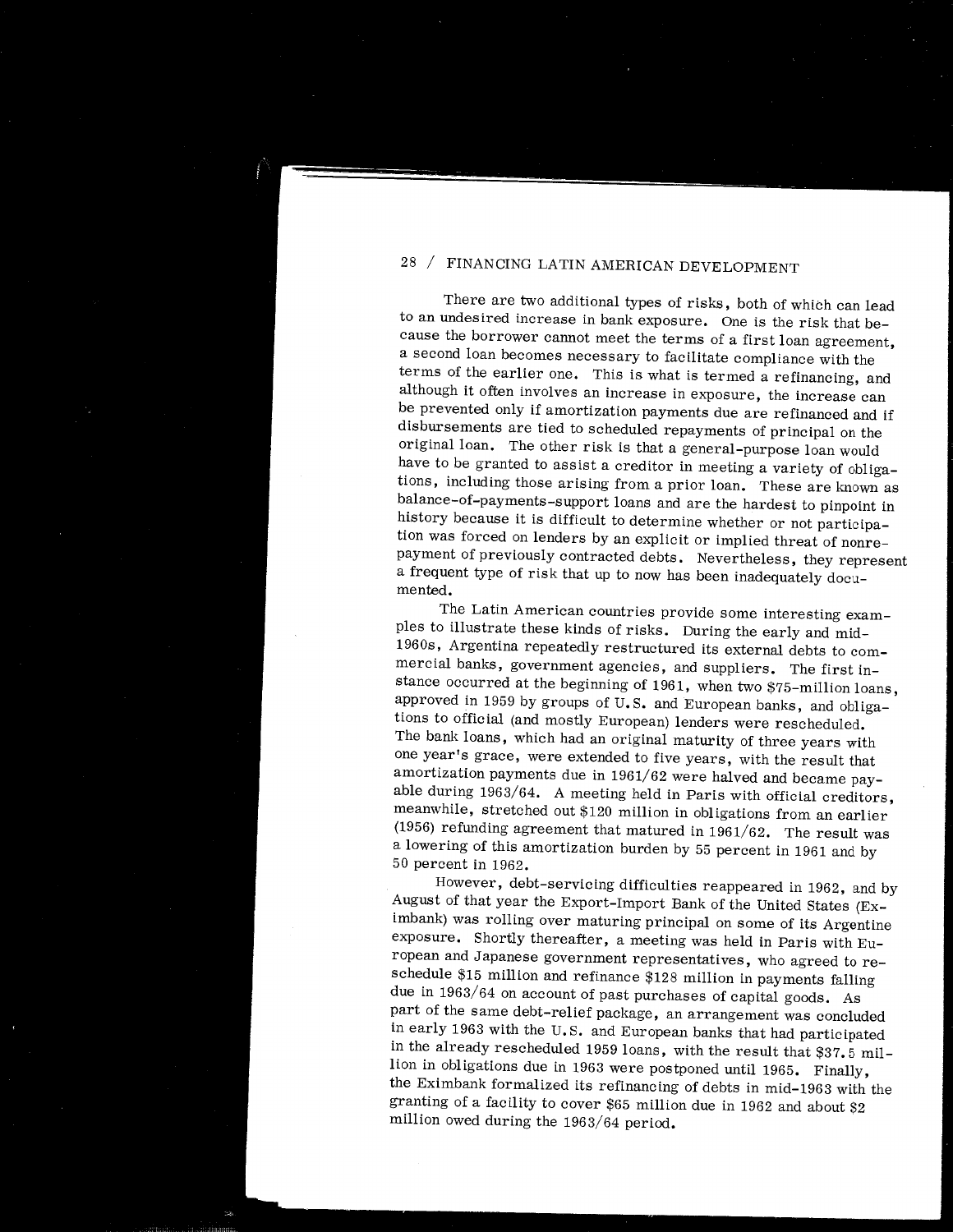The need for additional debt relief arose again in early 1965, and consequently a meeting with the country's main official creditors was held in Paris in June of that year. The resulting agreement refinanced about 60 percent of the debts contracted by Argentina with suppliers and governments during 1963/64 (that is, \$76 million), with the new amortizations due in 1968-72. In addition, U.S. and European banks agreed to a request to postpone 80 percent (or \$30 million) of payments falling due that year on the ill-fated 1959 loans, which thus became payable in 1966.

The specter of severe debt-servicing problems did not reappear again until early 1976, when most of Argentina's creditor banks were made aware that the country was at the brink of default and could not be expected to service its foreign debts unless a certain minimum amount was raised in international financial markets. What followed was a typical balance-of-payments-support operation, which included a four-year, \$500-million loan arranged by a syndicate of U.S. banks as part of a \$900-million package of credits from commercial sources in Europe, Japan, and Canada, as well as the United States.

Brazil also experienced serious debt-servicing difficulties in the early 1960s. A \$200-million loan granted by a consortium of U.S. banks in 1954 was rescheduled in 1958 and had to be rescheduled again in late 1960 to allow for the payment of the first (\$25 million) maturity in early 1961. Also, commercial arrears were accumulated in 1960. But the country's external financial position remained problematic, and thus in 1961 generalized debt relief was sought from official as well as private commercial sources. Brazil's official European creditors met in May of that year to consider the refinancing of debts arising from guaranteed suppliers credits and eventually agreed to provide new loans for \$135 million to cover payments falling due during the 1961-65 period. The U.S. and Japanese authorities, as well as numerous individual suppliers, also renegotiated amounts due. For instance, the Eximbank refinanced \$213 million of 1961 maturities. The group of U.S. commercial banks, meanwhile, had to reschedule the \$200-million loan for the third time, converting it into a five-year loan with two years' grace and sparing Brazil repayments of \$75 million in 1961 and \$50 million in 1962. At the same time, in what was a typical balance-of-payments-support operation, a consortium of U.S. banks granted two loans amounting to \$48 million for a three-and-one-half-year term.

Debt-servicing problems persisted in 1962/63, however, as evidenced by a renewed accumulation of commercial arrears and a unilateral, \$19-million refinancing of 1963 Eximbank debts. Thus in March of 1964 the country's main official creditors met in Paris to try to regularize the situation. A formal agreement was reached in July on the refinancing of up to 70 percent of the obligations maturing between January 1964 and December 1965 on guaranteed suppliers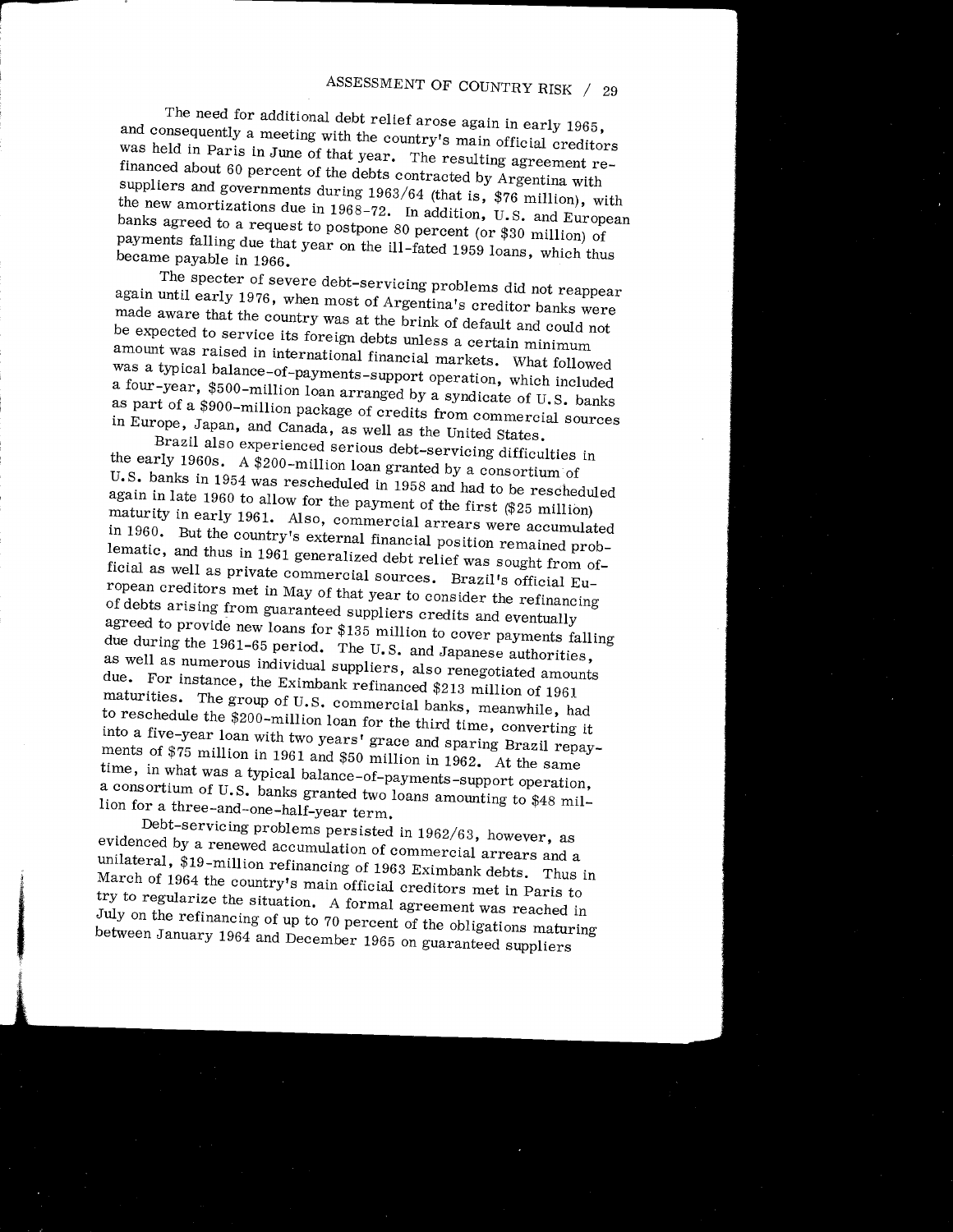credits, with the new funds (an estimated \$62 million) to be amortized within a six-year period starting in 1967. The Eximbank was present at the meetings and pledged a consolidation credit of \$66 million, which was later accompanied by two smaller refinancings totaling \$26 million.

Brazil's debt-relief negotiations spilled over into 1965, when refinancing agreements were concluded with the Export-Import Bank of Japan and with a number of individual suppliers in the United States and Canada to resolve the arrears problem. In addition, two balanceof-payments-support loans were negotiated: the first with a syndicate of U.S. banks from which \$80 million was obtained for a four-year period and a second with individual banks in Europe in a package cumulating to \$58 million. Since the country's external payments situation improved considerably shortly thereafter, both loans were serviced without incident and no new debt-relief operations became necessary.

Chile faced major debt-servicing difficulties in the early and mid-1960s and again in the early 1970s. In 1959, the country obtained a four-year, \$55-million loan for balance-of-payments-support purposes from a group of U.S. banks, but in order to service it, additional short-term loans had to be contracted throughout the 1961-63 period with European and U.S. banks. Debt-servicing problems began to deepen in 1962, however, and commercial arrears started to accumulate. In 1963, the Kreditanstalt and a group of German commercial banks extended an \$11-million consolidation credit to the Central Bank of Chile to cancel commercial arrears with German exporters. But the situation did not improve in 1964: additional arrears were incurred, another German refinancing loan was approved, and two oneyear loans for \$10 million each were granted by U.S. banks.

The prospect of renewed difficulties in 1965 led the Chilean authorities to seek generalized debt relief, and in January of 1965 the country's official creditors met in Paris to discuss the request. Their decision was to renegotiate 70 percent of principal payments due in 1965/66 on guaranteed suppliers credits contracted prior to the end of 1964 as well as on some government loans. Overall, debt relief totaled some \$93 million, with the Eximbank accounting for \$40 million. Although most of the debts were refinanced (with the new loans repayable starting in 1968), about 70 percent of the obligations contracted by the Chilean public sector with the Eximbank (\$16. 4 million) and with Belgium and the Netherlands (\$1. 4 million) were rescheduled. Similarly rescheduled were some \$14. 5 million in debts due in 1965/ *66* to the German Kreditanstalt, which were excluded from the Paris discussions. Finally, a four-year, \$45-million loan was obtained by Chile from a group of U.S. banks in early 1965 for balance-of-payments-support purposes, including the prompt repayment of an outstanding \$10-million short-term loan.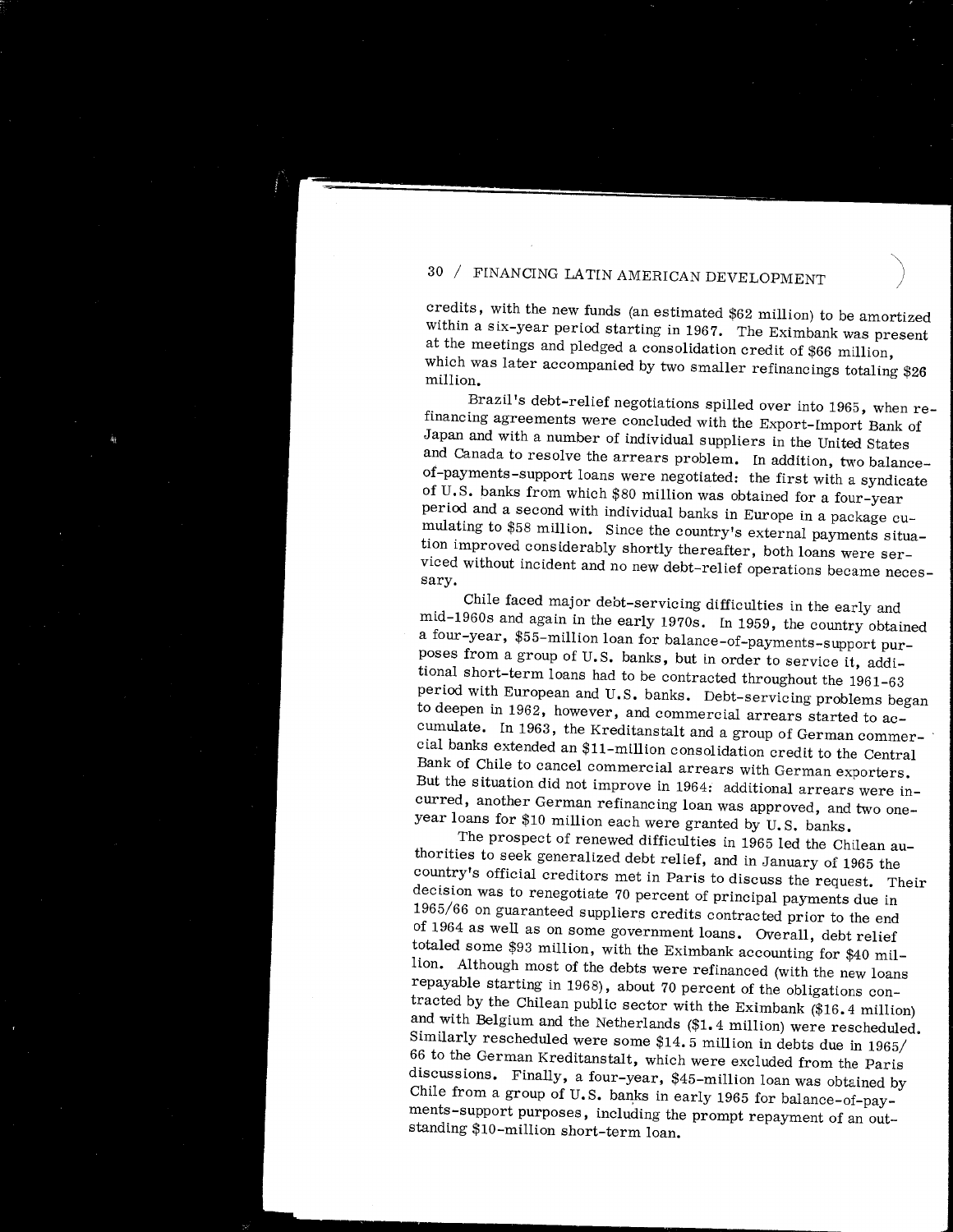Acute debt-servicing problems reappeared several years later, when in November of 1971 payments on the bulk of the country's foreign debt were suspended and Chile requested a meeting in Paris with official creditors. The discussions, which started in February of 1972, were protracted largely because of the issue of compensation for nationalized properties. Eventually they ended with a recommendation to refinance 70 percent of amortization and interest payments (namely, \$181 million) due on account of guaranteed suppliers credits and official loans. However, because all of the necessary bilateral agreements were not completed promptly (especially with the United States), numerous obligations again went unpaid. Also refinanced were sizable debts to commercial banks in the U.S. and Europe. The former consolidated obligations outstanding as of March 1972 into three five-year loans: one for \$52. 2 million covering public sector debts, another for \$90.5 million on account of obligations accumulated by Chile's nationalized copper companies, and a third for \$17. 8 million to cover various private sector debts. Other arrangements included refinancings with European banks for a total of about \$60 million, with the international consortium Atlantic Community Development Group for Latin America (ADELA) for \$13. 8 million, and with some suppliers and governments not included in the Paris discussions.

External financial difficulties only grew worse in 1973. Numerous obligations went unpaid while government representatives met twice in Paris seeking a renegotiation of debt-service payments falling due in 1973/74, but the meetings failed to produce new agreements. Not until December 1973 was an arrangement finally concluded with the United States to implement commitments made in Paris at the beginning of the previous year for approximately \$90 million, including an Eximbank refinancing of \$53 million. By early 1974, therefore, it was clear that the virtual suspension of payments to suppliers and foreign governments in 1973 had increased Chile's heavy 1974 debtservice burden by an extra 50 percent, and in the context of a difficult balance-of-payments situation, this led the authorities to seek new debt relief. In March 1974, officials from 14 countries met in Paris and agreed to refinance approximately \$380 million, representing 80 percent of maturities on suppliers and bilateral credits falling due in 1974. The Eximbank's portion was \$113 million. The remaining 20 percent (or \$96 million) was rescheduled, with 5 percent payable immediately, 5 percent in 1975, and 10 percent in 1976.

In 1975 Chile's continued heavy debt-service burden, particularly in view of obligations arising from compensation for previously nationalized properties, again was judged to be beyond the country's payment capacity. The authorities thus sought a further renegotiation with foreign governments with regard to debts maturing in 1975, and by May of that year seven countries had agreed to provide relief by refinancing 70 percent (namely, \$147 million) of payments due and by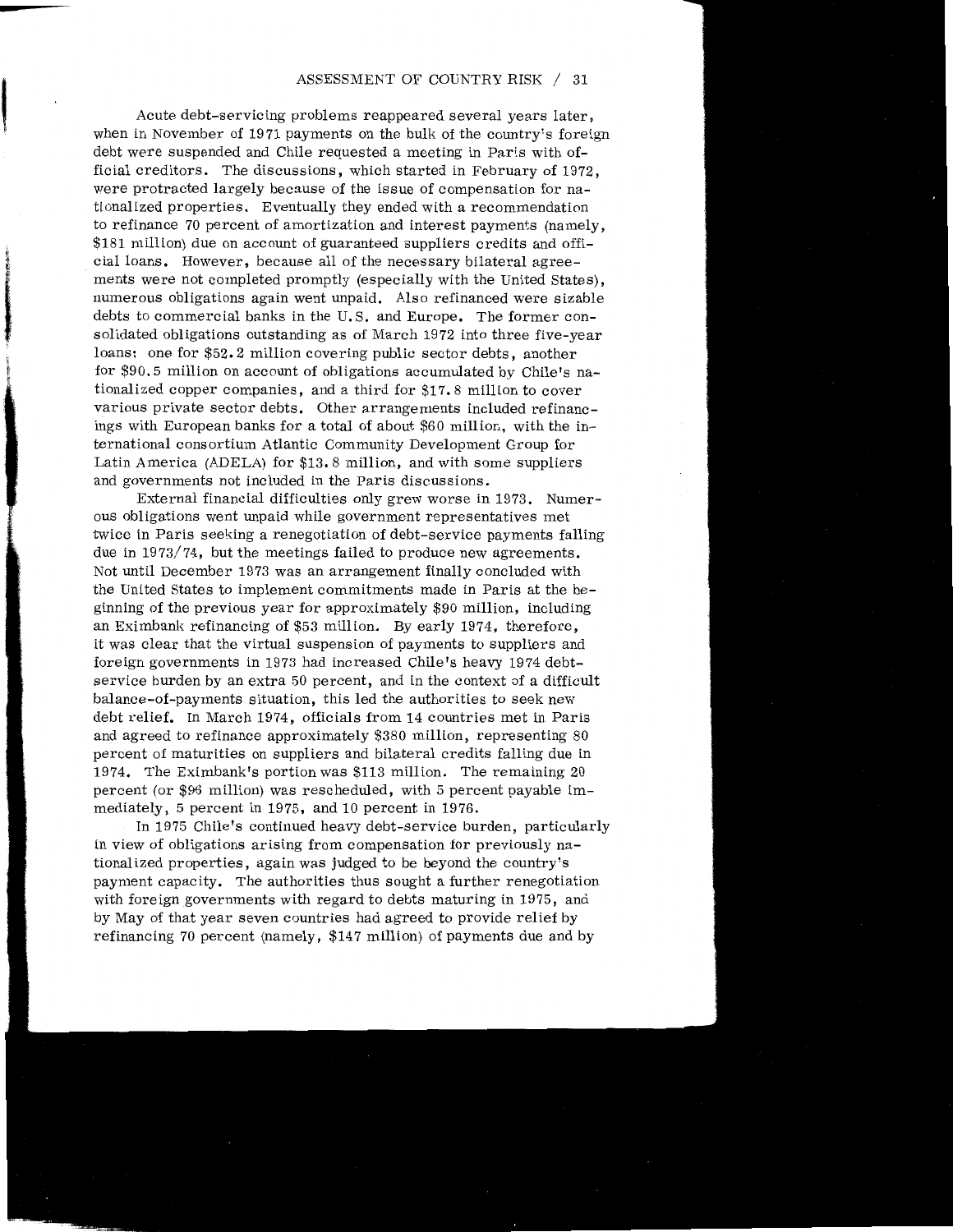rescheduling the remainder (\$63 million) in three installments of 10 percent each due in 1975-77. Obligations to six other countries for \$29 million subsequently were restructured on the same basis. The Eximbank, which represented the United States at the former gathering of governments, provided relief worth \$33 million. Later on, various other obligations to foreign (government-related) entities, such as those pending since 1973 with banks in the Soviet Union and in Eastern Europe, were successfully renegotiated.

Peru first encountered debt-servicing difficulties in 1968, at which time the authorities sought to restructure obligations to commercial banks and outstanding suppliers credits. The process began in June of that year with a 90-day rollover of numerous debts contracted by a state-owned steel mill and continued with negotiations held with U.S., Canadian, and European banks aimed at refinancing loans, both their own and those granted by various suppliers. Some banks refinanced only their previous loans: for example, a group of U.S. banks refinanced \$68 million on account of two loans granted in 1966 and 1967, respectively, and a California-based bank refinanced \$8.4 million for principal and interest due on a 1965 loan. Other banks granted loans to refinance both obligations on their books and suppliers credits, as illustrated by a New York-based bank that made a \$16. 5-million loan (of which \$5.4 million constituted a refinancing of its own obligations) and by a Canadian bank that approved a \$10.5 million loan (\$3. 9 million of which refinanced principal payments due on a past loan). Finally, other U.S., Canadian, French, and British banks consolidated and refinanced suppliers credits amounting to over \$17 million. Most of these credits matured during the 1970-73 period. In addition, the Peruvian authorities negotiated the refinancing of guaranteed suppliers credits with individual European governments. The Belgian, French, German, Italian, and Spanish authorities agreed to refinance some \$48 million, representing over 60 percent of principal and interest payments maturing in the latter half of 1968 or during 1969. Several Japanese suppliers refinanced obligations in excess of \$6 million.

The ink was hardly dry on these debt-relief agreements when in j mid-1969 the Peruvian authorities began to raise the issue of refinancing or rescheduling obligations falling due in 1970-72. The negotiations that followed with commercial banks were protracted and those with foreign government agencies did not yield an agreement with uniform terms and conditions, although a meeting in November 1969 did conclude with the recommendation to refinance at least 60 percent of government and government-guaranteed suppliers credits maturing in 1970/71. Debt-relief arrangements were finally concluded during the second quarter of 1970, when three canadian banks consolidated and refinanced their 1968loans (\$19. 7 million); U.S., French, and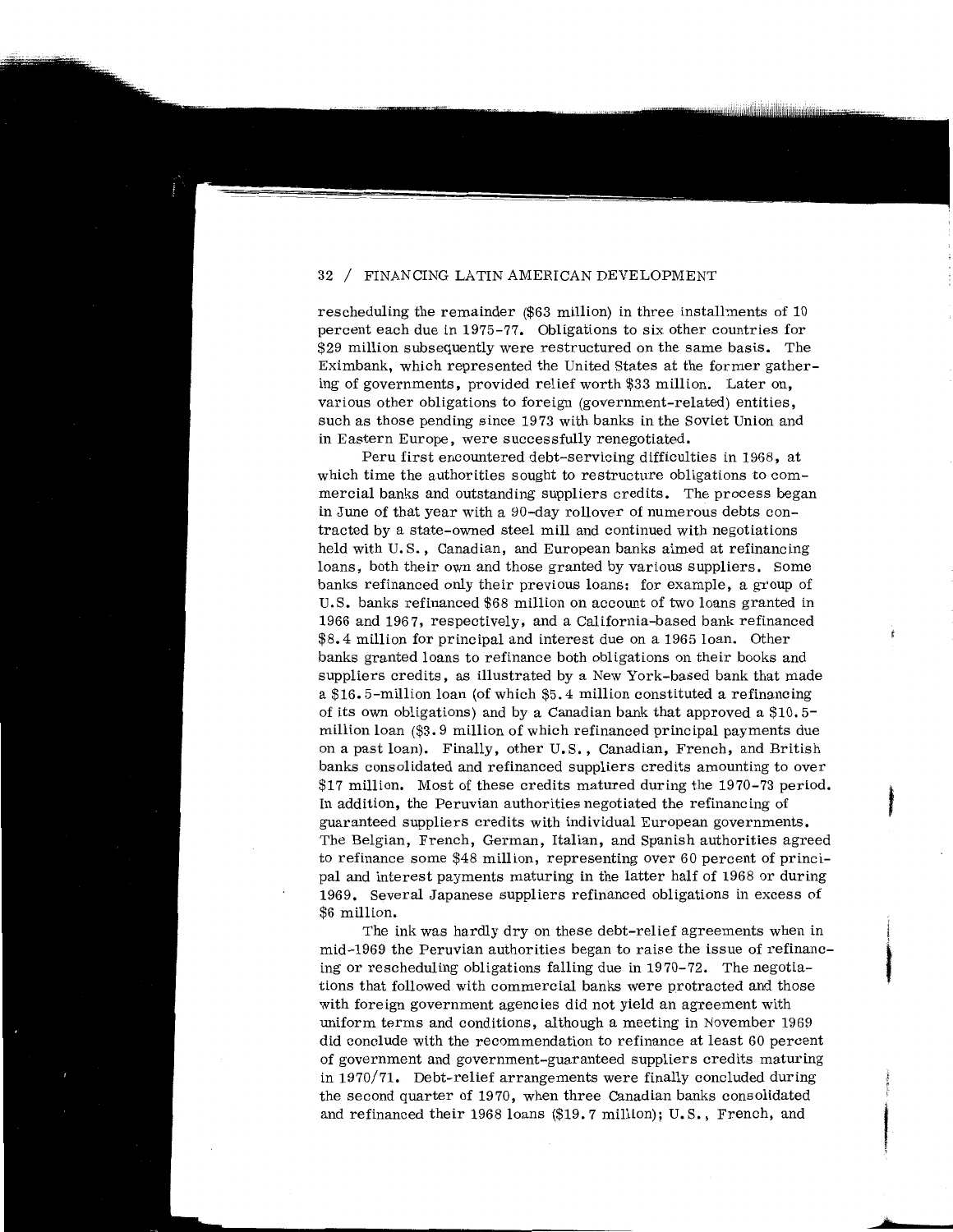British banks rescheduled loans totaling nearly \$100 million (granting debt relief of approximately \$12 million in both 1970 and 1971 plus over \$7 million in 1972); and European government agencies refinanced payments of over \$50 million. Most of the new agreements essentially stretched out repayments until 1975.

*A* year later, that is, in mid-1971, the Peruvian government began to explore the possibility of obtaining some debt relief on obligations maturing in 1973. Once again the negotiations were long and carried over into 1972, especially since European lenders and guarantors were understandably reluctant to go along with yet another rearrangement of maturities. In the end the consortium of U.S. banks whose loans had been renegotiated twice before, as well as the group of Canadian banks that had been involved in the 1970 refinancing, agreed in early 1972 to reschedule 85 percent (\$30 million) and 75 percent (\$5 million), respectively, of total obligations maturing in 1973. In addition, since only a Spanish government agency consented to a \$3. 1-million refinancing of outstanding suppliers credits, certain commercial banks in the United States and Germany were prevailed upon to consolidate and refinance maturing obligations to suppliers.

The possibility of serious debt-servicing difficulties did not arise again until mid-1976, when Peru's traditional creditor banks were approached for the purpose of arranging a sizable loan. Many of the banks were reluctant, but when the Peruvian authorities agreed to a conditional two-tranche disbursement schedule-with the second tranche to be granted only upon evidence of satisfactory economic performance-the negotiations came to a successful conclusion. The resulting balance-of-payments-support loan was for \$330 million and was arranged by banks in the United States, Canada, and Europe.

*A* year later, however, Peru was still in dire straits. Unable to raise new funds to the degree that was required, the authorities had to devote much of 1978 to an extensive restructuring of the country's foreign debt. It began early in the year with the rescheduling of \$65 million in obligations due to the Soviet Union and continued in mid-1978 with a postponement until 1979 of \$185 million in payments owed to foreign commercial banks. Later on, two major agreements covering 1979/80 maturities were concluded with Peru's principal government and commercial bank creditors. Meeting in Paris, representatives of 14 governments agreed to refinance or reschedule about \$550 million, with the equivalent of 90 percent of payments on bilateral and government-guaranteed suppliers credits falling due in 1979/80. Similarly, the banks decided to refinance some \$360 million (or 90 percent) of 1979 maturities and pledged to refinance up to 90 percent of obligations maturing in 1980 (up to a maximum of \$349 million). Additional restructuring with Eastern European, Latin American, and other government agencies, as well as certain minor reschedulings, are estimated to have provided a further \$320 million in debt relief.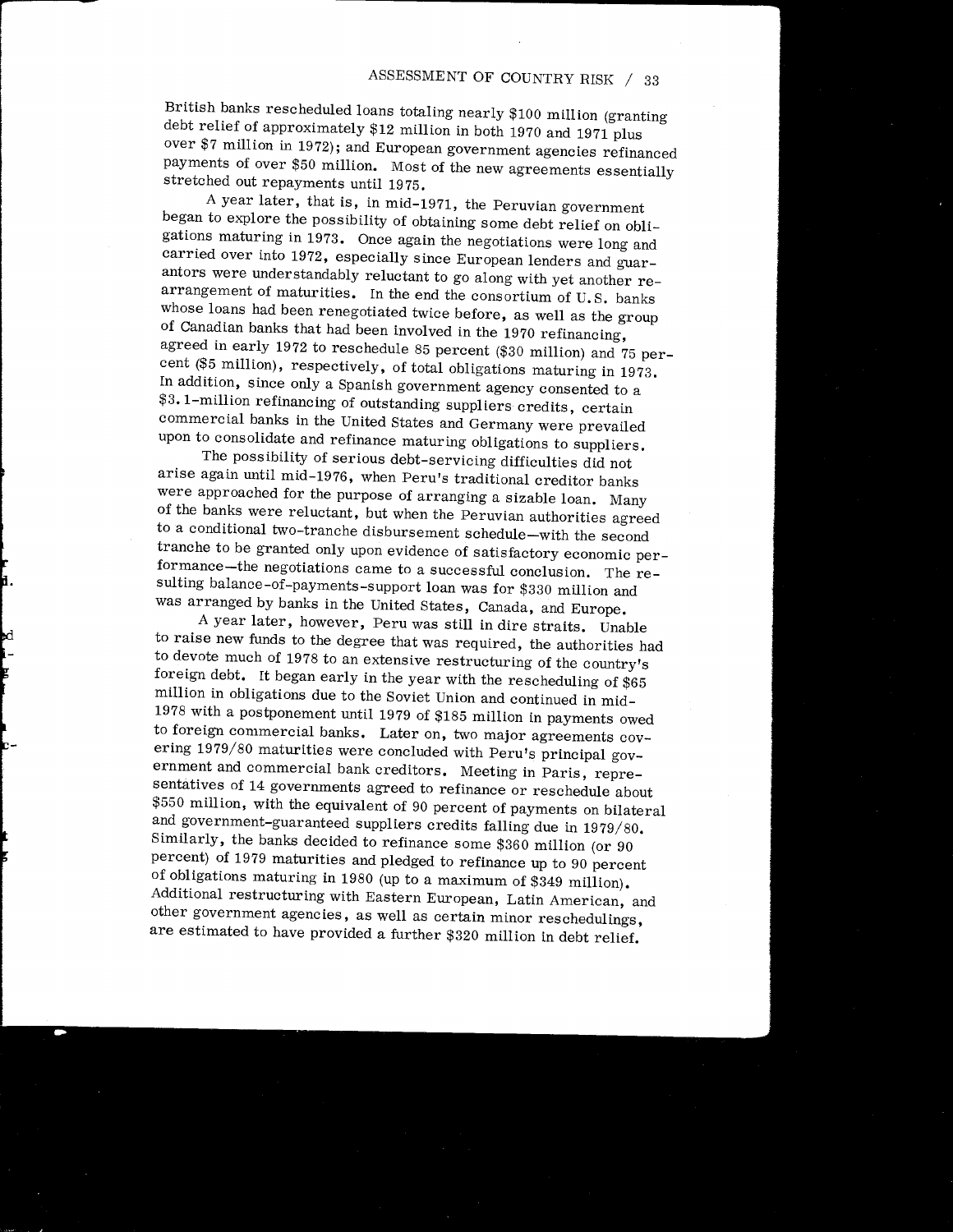The only other Latin American country with a relatively rich history of debt-servicing problems is Uruguay. During the 1959-62 period, the country's balance-of-payments performance was very poor and required sizable compensatory inflows of foreign capital. The Uruguayan authorities relied extensively on short-term bank loans and lines of credit to meet their needs for external finance. Only in 1963, when their access to additional short-term facilities proved to be limited, did they obtain a five-year loan for \$39 million from a group of New York banks in what was a balance-of-payments-support operation. In 1964, Uruguay began to fall in arrears under some suppliers credits and open account obligations to several petroleum companies. Although the country's external situation began to improve in early 1965, a series of bank failures led to heavy withdrawals of dollar deposits from the Uruguayan banking system, emergency intervention by the central bank, and the missing of a payment due to the country's New York creditor banks.

The exchange crisis of mid-1965 set the stage for negotiations with foreign banks and suppliers for the consolidation and restructuring of existing short-term obligations. By the end of the year, the Uruguayan authorities had been able to refinance 85 percent of outstandings to U.s. banks through a \$48-million loan to be repaid over a four-and-a-half-year period, as well as \$10 million due to Canadian and European banks. U.S. and British suppliers, in turn, agreed to a gradual elimination of arrears during 1966 and 1967. This debt relief proved to be short-lived, however, because Uruguay continued to rely too heavily on bank lines and suppliers credits with short maturities to meet its foreign currency needs. Thus in late 1967 negotiations were again reopened with creditor banks, eventually leading to a refinancing of 1968/69 maturities amounting to \$27 million.

The country did not encounter debt-servicing difficulties again until 1971/72, when approximately \$26 million in liabilities to suppliers were incurred because the Uruguayan monetary authorities did not release sufficient foreign exchange to cover import payments as they became due. In 1973 these arrears were formally assumed by the central bank and began to clear up. During this time, borrowings from and repayments to foreign commercial banks proceeded without major complications. It was only in 1975, in fact, that a seven-year, \$130-million loan was arranged by a consortium of mostly U.S. banks for what can be considered balance-of-payments-support purposes. Although there is no direct evidence that the creditor banks were unwilling participants in the transaction, the loan was fully secured by a pledge of gold-a fact that suggests that without the collateral, the country would have encountered considerable resistance.

In addition to the cases discussed so far, there have been a few other more isolated or less serious incidents of debt-servicing diffi-

**Little Communication**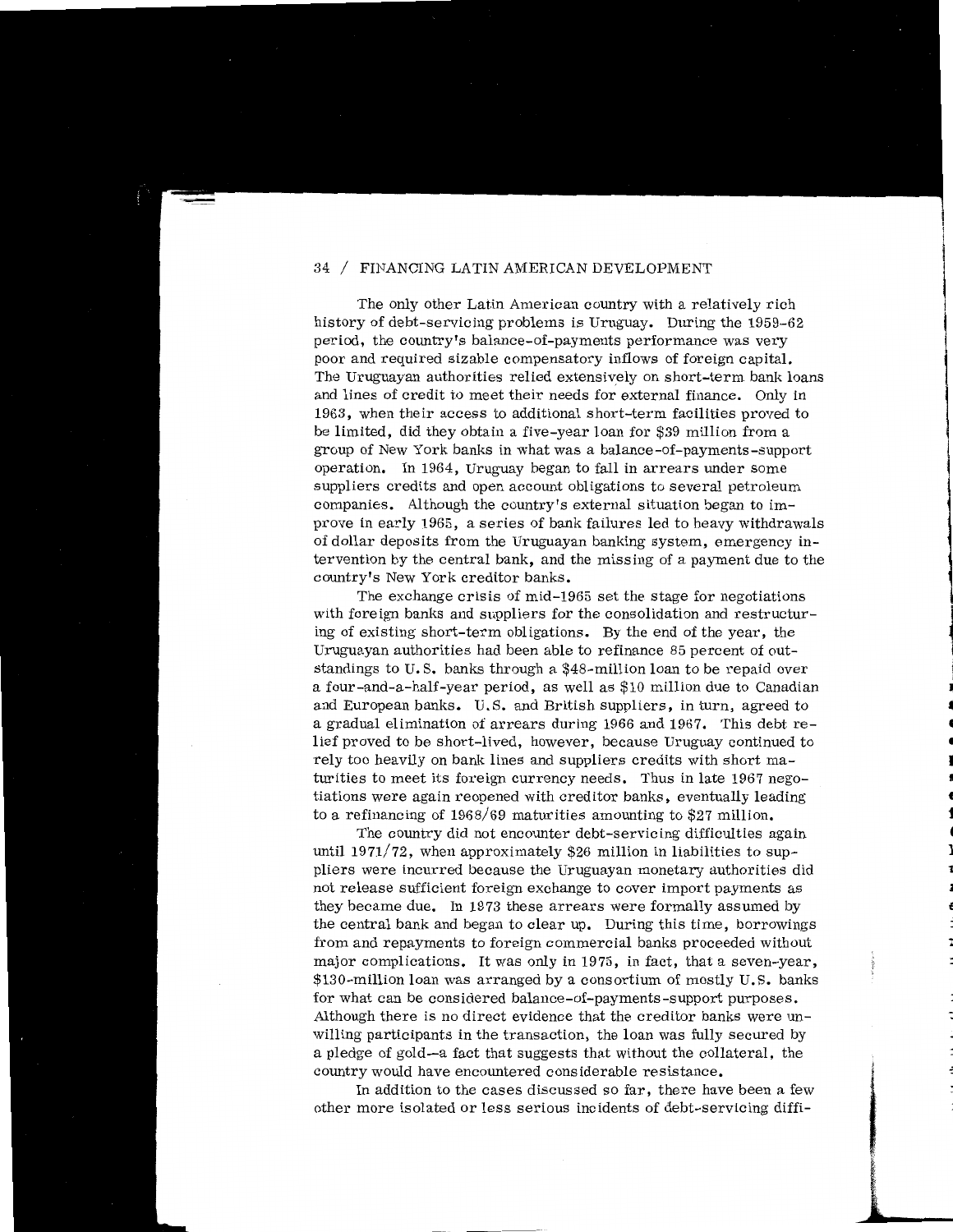culties elsewhere in Latin America. For example, foreign suppliers and banks were affected by Colombia's accumulation of commercial arrears in 1965/66. And commercial banks were not spared involvement in the difficult external payments situation that Mexico went through in 1976. As part of a package of emergency financing obtained by the Mexican government from the U.S. Federal Reserve System, the U.S. Treasury, and the International Monetary Fund, banks (largely from the United States) were prevailed upon by the Mexican authorities to grant a loan totaling \$800 million.

A more recent incident involves Nicaragua, which stopped servicing its government and government-guaranteed debts to commercial banks in late 1978 following an outbreak of internal violence that triggered capital flight and closed the doors to most of the country's traditional sources of foreign finance. Ever since early 1979, negotiations with U.S. and other banks have been in progress to restructure obligations falling due in 1979 and 1980.

#### PRECIPITATING FACTORS

A case-by-case analysis of the debt-servicing problems summarized on the preceding pages reveals that, in virtually every instance, a rather clear-cut reason drove policy makers to seek direct or indirect relief from obligations to foreign governments, suppliers, or commercial banks: a perceived inability to make ends meet.  $O_r$ , put in other words, it was the perception that foreign exchange resources would not be sufficient to cover immediate or near-term foreign exchange needs that led to requests for debt rescheduling or refinancing or for emergency loans in support of the balance of payments. Consequently, the country risk faced by banks in their international lending activity is basically a foreign exchange risk, as opposed to the essentially political risk encountered by multinational corporations and banks with equity investments abroad. In the latter case considerations of a noneconomic nature usually explain, for instance, the decision of foreign governments to nationalize certain properties. In the former case, it is human judgments about likely balance-of-payments trends that play the dominant precipitating role.

It should be noticed that special emphasis has been placed here on the perceptions and judgments of policy makers and not merely on the blind interaction of economic forces. The reason is that, as is illustrated later on, there have been several instances where government authorities plainly miscalculated the extent or timing of foreign exchange shortages. And there have been other cases where policy makers clearly did not have the same view of the costs and benefits of falling in arrears or renegotiating external obligations that their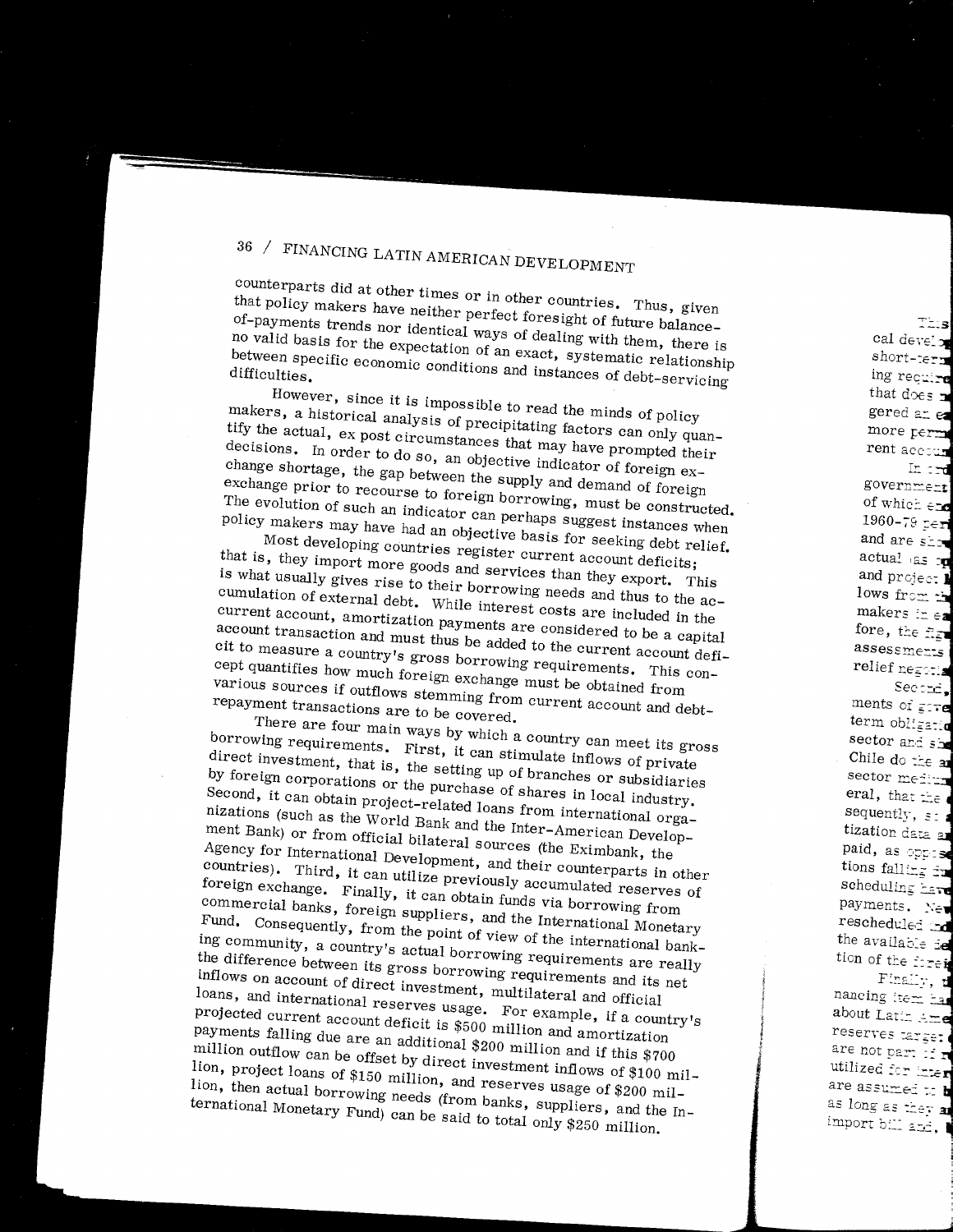counterparts did at other times or in other countries. Thus, given that policy makers have neither perfect foresight of future balanceof-payments trends nor identical ways of dealing with them, there is no valid basis for the expectation of an exact, systematic relationship between specific economic conditions and instances of debt-servicing difficulties.

However, since it is impossible to read the minds of policy makers, a historical analysis of precipitating factors can only quantify the actual, ex post circumstances that may have prompted their decisions. In order to do so, an objective indicator of foreign exchange shortage, the gap between the supply and demand of foreign exchange prior to recourse to foreign borrowing, must be constructed. The evolution of such an indicator can perhaps suggest instances when policy makers may have had an objective basis for seeking debt relief.

Most developing countries register current account deficits; that is, they import more goods and services than they export. This is what usually gives rise to their borrowing needs and thus to the accumulation of external debt. While interest costs are included in the current account, amortization payments are considered to be a capital account transaction and must thus be added to the current account deficit to measure a country's gross borrowing requirements. This concept quantifies how much foreign exchange must be obtained from various sources if outflows stemming from current account and debtrepayment transactions are to be covered.

There are four main ways by which a country can meet its gross borrowing requirements. First, it can stimulate inflows of private direct investment, that is, the setting up of branches or subsidiaries by foreign corporations or the purchase of shares in local industry. Second, it can obtain project-related loans from international organizations (such as the World Bank and the Inter-American Development Bank) or from official bilateral sources (the Eximbank, the Agency for International Development, and their counterparts in other countries). Third, it can utilize previously accumulated reserves of foreign exchange. Finally, it can obtain funds via borrowing from commercial banks, foreign suppliers, and the International Monetary Fund. Consequently, from the point of view of the international banking community, a country's actual borrowing requirements are really the difference between its gross borrowing requirements and its net inflows on account of direct investment, multilateral and official loans, and international reserves usage. For example, if a country's projected current account deficit is \$500 million and amortization payments falling due are an additional \$200 million and if this \$700 million outflow can be offset by direct investment inflows of \$100 million, project loans of \$150 million, and reserves usage of \$200 million, then actual borrowing needs (from banks, suppliers, and the International Monetary Fund) can be said to total only \$250 million.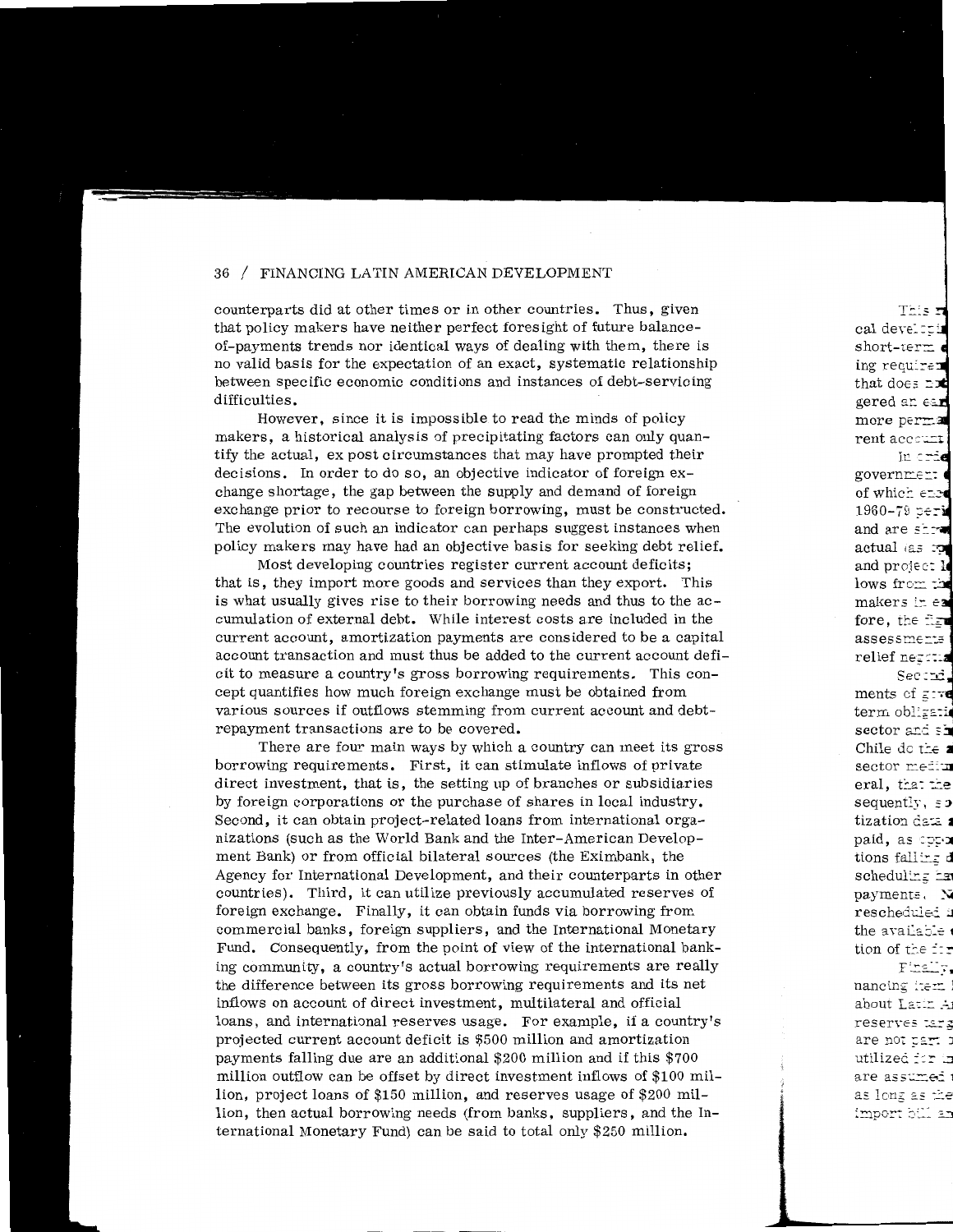This rather simplified view of the balance of payments of a typical developing country implicitly assumes that there are no sizable short-term capital inflows or outflows to augment or reduce borrowing requirements. As will be seen, however, this is an assumption that does not always hold. Indeed, capital flight has at times triggered an earlier or more severe foreign exchange crisis than the other more permanent sources of foreign currency outflows (that is, the current account and amortization payments) would have suggested.

In order to reconstruct the foreign exchange situation faced by government officials in a sample of Latin American countries-most of which encountered debt-servicing difficulties sometime during the 1960-79 period-their borrowing requirements have been quantified and are shown in Table 3. 1. It should be noted, first of all, that actual (as opposed to projected) current account, direct investment, and project loan figures have been utilized in every case. This follows from the inability to obtain the ex ante estimates made by policy makers in each country with regard to these external flows. Therefore, the figures fail to capture the overly pessimistic or optimistic assessments that at times prompted policy makers to initiate debtrelief negotiations prematurely or belatedly.

Second, the amortization figures employed refer only to repayments of government and government-guaranteed medium- and longterm obligations, since no consistent statistical series on private sector and short-term debt repayments exist. Only in the case of Chile do the amortization statistics include repayment of private sector medium- and long-term indebtedness. This means, in general, that the countries' debt burdens are underestimated-and, consequently, so are their annual borrowing needs. The available amortization data are also deficient in that they measure only what was paid, as opposed to what was due. Therefore, estimates of obligations falling due but not fulfilled because of arrearages or debt rescheduling have been incorporated into the statistics on amortization payments. Nevertheless, the lack of complete information on amounts rescheduled indicates that instances of debt renegotiation do distort the available debt-servicing data and result in a further underestimation of the foreign exchange gap faced by policy makers.

Finally, the potential usage of international reserves as a financing item has been quantified by making two basic assumptions about Latin American central bank authorities: (1) that they have a reserves target of two months' import cover and (2) that gold holdings are not part of reserves because they usually are not or cannot be utilized for intervention purposes. In other words, policy makers are assumed to be willing to utilize their reserves of foreign exchange as long as they are in excess of one-sixth of the coming year's total import bill and, by the same token, are assumed to want to rebuild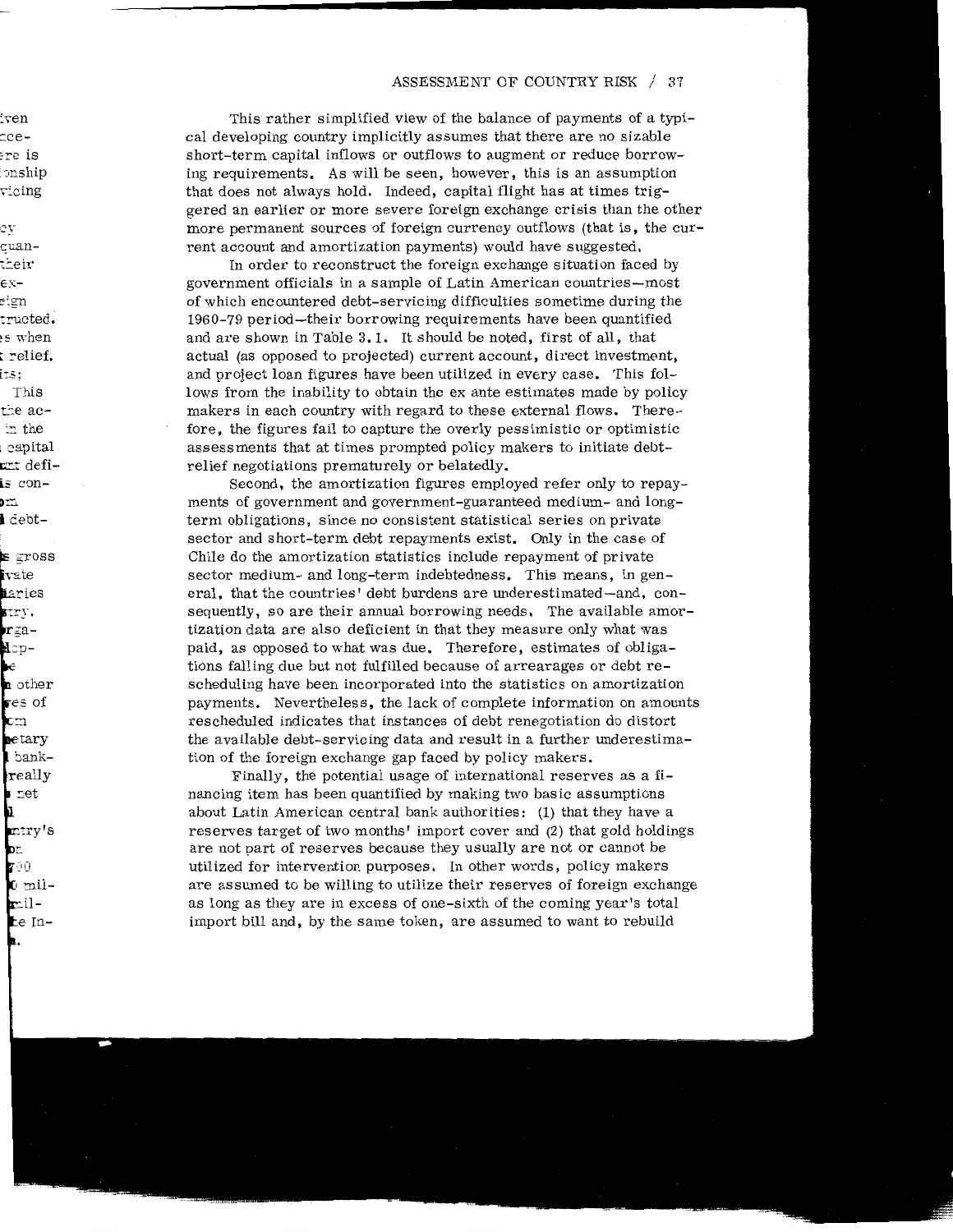#### TABLE 3.1

 $\sim$ 

## External Borrowing Requirements and Foreign Debt-Servicing Difficulties

|         |      |        | Argentina |                          | Brazil |             |           | Chile |         |                          | Colombia |        |                          | Ecuador    |               |        |
|---------|------|--------|-----------|--------------------------|--------|-------------|-----------|-------|---------|--------------------------|----------|--------|--------------------------|------------|---------------|--------|
|         | Year |        |           | Debt                     |        |             | Debt      |       |         | Debt                     |          |        | Debt                     |            |               | Debt   |
|         |      | (1)    | (2)       | Relief                   | (1)    | (2)         | Relief    | (1)   | (2)     | Relief                   | (1)      | (2)    | Relief                   | (1)        | (2)           | Relief |
|         | 1960 | 3.5    | $\ast$    |                          | 5.1    | 4.6         | A/BS      | 5.3   | 2.1     | —                        | 3.8      | 0.5    |                          | 2.3        | $\ast$        |        |
|         | 1961 | 5.9    | 3.9       | BS/OS                    | 3.4    | 2.7         | BS/BP/OF  | 8.6   | 6.2     | --                       | 4.2      | 2.2    |                          |            |               |        |
|         | 1962 | 4.7    | 3.1       | BS/OSF                   | 5.2    | 4.0         | А         | 8.9   | 6.7     | A                        | 4.4      | 3.2    | -                        | 3.4<br>2.0 | 0.7<br>$\ast$ | --     |
|         | 1963 | 0.5    | $\ast$    |                          | 2.2    | 2.0         | A/OF      | 9.0   | 7.2     | A                        | 4.0      | 2.3    | $\overline{\phantom{0}}$ |            | $\ast$        | ---    |
| သ<br>၁၀ | 1964 | 1.7    | 0.6       | --                       | 1.2    | 0.7         | A/OF      | 6.2   | 5.1     | A                        | 3.7      |        | -                        | 1.7        |               |        |
|         | 1965 | 0.5    | 0.5       | BS/OF                    | 0.5    | $\ast$      | <b>BP</b> | 4.6   | 3.3     | OSF/BP                   |          | 1.8    | -                        | 3.2        | 0,4           | --     |
|         | 1966 | 0.8    | 0.2       | $\overline{\phantom{0}}$ | 1.7    | $\ast$      |           | 5.6   | 4.2     | A                        | 2.3      | 1.0    | А                        | 2.7        | $\ast$        |        |
|         | 1967 | 1.4    | 0.9       | $\overline{\phantom{m}}$ | 1.5    |             |           | 4.1   | 2.2     |                          | 7.3      | 5.2    | A                        | 2.6        | $\ast$        |        |
|         | 1968 | 2.2    | $\ast$    | $\overline{\phantom{a}}$ | 2.4    | 1.6         | -         | 6.5   | 2.1     | -                        | 3.2      | 0.6    | -                        | 4.5        | 0.2           |        |
|         | 1969 | 2.6    | 0.1       | $\overline{\phantom{0}}$ | 1.6    | 0.6         | ---       |       | $\star$ | -                        | 4.2      | 1.5    | --                       | 7.6        | 3.3           | --     |
|         | 1970 | 2.0    | 0.6       | $\overline{\phantom{0}}$ | 2.7    | 0.5         |           | 3.6   |         | --                       | 4.4      | 0.5    | --                       | 6.9        | 3.6           | -      |
|         | 1971 | 2.4    | 0.8       | $\overline{\phantom{a}}$ | 3.9    | 0.9         | --        | 5.1   | 2.0     | -                        | 6.2      | 1.7    | $\overline{\phantom{0}}$ | 8.3        | 1.7           | --     |
|         | 1972 | 2,0    | 1.8       | -                        | 3.6    |             | -         | 5.7   | 3.7     | A                        | 7.6      | 4, 2   | $\overline{\phantom{0}}$ | 11.7       | $\ast$        |        |
|         | 1973 | $\ast$ | $\ast$    | --                       | 3,4    | 0, 2<br>$*$ | —         | 5.2   | 4,6     | A/BF/OF                  | 4.1      | 0.9    | $\overline{\phantom{m}}$ | 5.9        | 0.3           |        |
|         | 1974 | 1.0    | $\ast$    |                          |        |             | --        | 6.2   | 6, 5    | А                        | 2.3      | $\ast$ | -                        | 2.0        | ∗             |        |
|         | 1975 | 5.3    |           | $\overline{\phantom{m}}$ | 7.7    | 1.6         |           | 5.2   | 9.5     | A/OSF                    | 4.6      | 0.4    | $\overline{\phantom{a}}$ | 1.1        | $\ast$        |        |
|         | 1976 | *      | 3, 2<br>* |                          | 6.3    | 1.9         |           | 13.0  | 14.4    | A/OSF                    | 1.8      | ∗      | $\overline{\phantom{m}}$ | 5.8        | $\ast$        |        |
|         | 1977 | *      | $\ast$    | BP                       | 5.1    | 2.3         |           | 5.1   | 5.9     | ---                      | $*$      | $\ast$ | --                       | 1.1        | $\ast$        |        |
|         | 1978 | *      |           |                          | 4.2    | $\ast$      | –         | 9.8   | 8.8     | -                        | $\ast$   | $\ast$ | ---                      | 6.7        | 0, 5          |        |
|         |      |        | $\ast$    | $\overline{\phantom{0}}$ | 4.9    | 0.8         | -         | 11.9  | 10.2    | $\overline{\phantom{0}}$ | 0.4      | $\ast$ | ---                      | 4.3        | $\ast$        |        |
|         | 1979 | $\ast$ | 水         |                          | 6.3    | 0.5         | --        | 10.9  | 7.1     |                          | 1.0      | $\ast$ | -                        | 6.5        | $\ast$        |        |
|         |      |        |           |                          |        |             |           |       |         |                          |          |        |                          |            |               |        |

 $\label{eq:2.1} \mathcal{L}^{\text{max}}_{\text{max}} = \mathcal{L}^{\text{max}}_{\text{max}} = \mathcal{L}^{\text{max}}_{\text{max}}$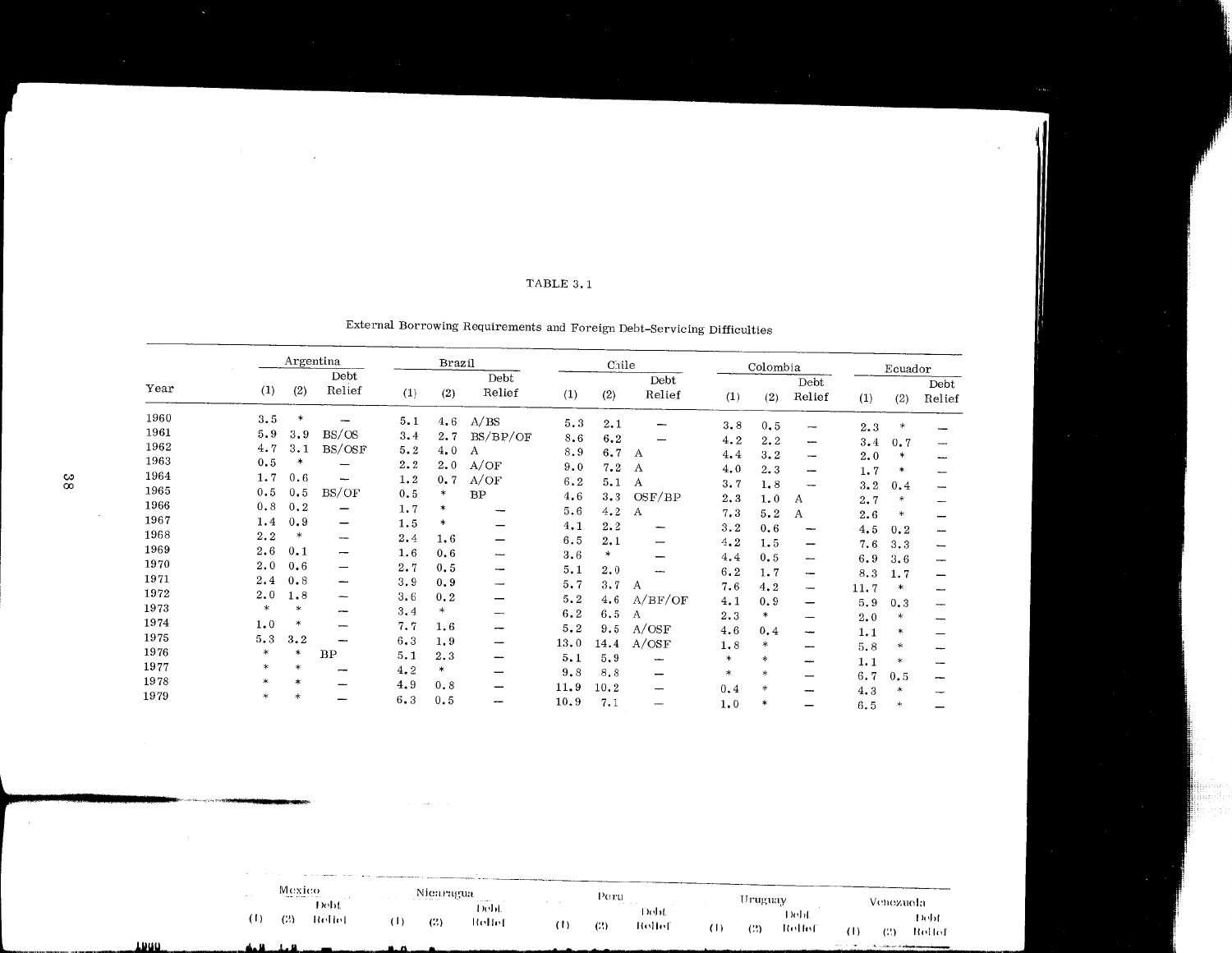|      |     | Mexico |                          |      | Nicaragua |                                                                                                                                                                                                                                |        | Peru   |                |        | Uruguay |                               |             |        | Venezuela      |  |  |
|------|-----|--------|--------------------------|------|-----------|--------------------------------------------------------------------------------------------------------------------------------------------------------------------------------------------------------------------------------|--------|--------|----------------|--------|---------|-------------------------------|-------------|--------|----------------|--|--|
|      | (1) | (2)    | Debt<br>Relief           | (1)  | (2)       | Debt<br>Relief                                                                                                                                                                                                                 | (1)    | (2)    | Debt<br>Relief | (1)    | (2)     | Debt<br>Relief                | (1)         | (2)    | Debt<br>Relief |  |  |
| 1960 | 4.2 | 1.2    |                          | 3,0  | $\ast$    |                                                                                                                                                                                                                                | 1.8    | 1, 3   |                | 6.6    | 8.3     |                               | *           | $\ast$ |                |  |  |
| 1961 | 3.1 | 0.2    | $\overline{\phantom{0}}$ | 2.5  | $\ast$    |                                                                                                                                                                                                                                | 1.7    | 2.4    | ļ              | 1.5    | 2.5     |                               | $\ast$      | *      |                |  |  |
| 1962 | 3.0 | 0.5    | ļ                        | 3.3  | $\ast$    | ---                                                                                                                                                                                                                            | 2.6    | 1.6    | —              | 4.4    | 5.4     |                               | *           | $\ast$ |                |  |  |
| 1963 | 2,8 | 0.2    | ---                      | 3.6  | 0.2       |                                                                                                                                                                                                                                | 4.2    | 4.1    |                | 0.9    | 0, 1    | <b>BP</b>                     | $\ast$      | $\ast$ |                |  |  |
| 1964 | 4.3 | 1.4    | --                       | 4.7  | *         |                                                                                                                                                                                                                                | 0.6    | $\ast$ | --             | 2.4    | 2.8     | A                             | $\ast$      | $\ast$ |                |  |  |
| 1965 | 4.0 | 1.5    | ---                      | 4.9  | $\ast$    |                                                                                                                                                                                                                                | 4.4    | 2.0    | -              | 0.4    | 0.5     | A/BF                          | $\ast$      | $\ast$ |                |  |  |
| 1966 | 3.4 | 1.2    | —.                       | 9.4  | $\ast$    |                                                                                                                                                                                                                                | 5.9    | 4.8    |                | $\ast$ | $\ast$  | A                             | 0.3         | $\ast$ |                |  |  |
| 1967 | 4.4 | 2.4    | -                        | 12.8 | 3.7       |                                                                                                                                                                                                                                | 6.8    | 7.0    | --             | 2.8    | 1.6     |                               | $\ast$      | $\ast$ |                |  |  |
| 1968 | 4.5 | 2.5    | -                        | 7.3  | 2.0       | mman and state of the property of the content of the content of the content of the content of the content of the content of the content of the content of the content of the content of the content of the content of the cont | 3.5    | 2.7    | BF/OF          | 0.8    | 0.2     | BF                            | 2.4         | $\ast$ |                |  |  |
| 1969 | 3.5 | 1.3    | $\overline{\phantom{0}}$ | 8.7  | 1.3       |                                                                                                                                                                                                                                | 1.5    | 0.5    |                | 3,4    | 2.1     |                               | 2.4         | $\ast$ |                |  |  |
| 1970 | 4.7 | 2.5    | -                        | 8.8  | 1.4       |                                                                                                                                                                                                                                | $\ast$ | $\ast$ | BSF/OF         | 4.9    | 4.7     |                               | 0.8         | $\ast$ |                |  |  |
| 1971 | 3.7 | 1.6    |                          | 8.0  | 1.7       |                                                                                                                                                                                                                                | 3.1    | $\ast$ |                | 4,1    | 4.0     | -                             | $\ast$      | $\ast$ |                |  |  |
| 1972 | 3.7 | 1.5    | $\overline{\phantom{0}}$ | 0, 5 | *         | --                                                                                                                                                                                                                             | 3.0    | $\ast$ | BS/OF          | 1.5    | 1,0     |                               | 1.3         | $\ast$ |                |  |  |
| 1973 | 4.4 | 2.1    | -                        | 11.4 | 5.6       |                                                                                                                                                                                                                                | 7.1    | 2.3    |                | 2.1    | 0.2     | A                             | $\ast$      | $\ast$ |                |  |  |
| 1974 | 5.4 | 3.3    | --                       | 18.6 | 13.0      |                                                                                                                                                                                                                                | 9.3    | 4.6    | -              | 7.9    | 6.0     |                               | $\ast$      | $\ast$ |                |  |  |
| 1975 | 6.1 | 4.3    |                          | 13,3 | 8.3       | --                                                                                                                                                                                                                             | 13.0   | 4.0    | -              | 10.8   | 10.3    | BP                            | $\ast$      | $\ast$ |                |  |  |
| 1976 | 5.8 | 3.9    | BP                       | 4.3  | $\ast$    |                                                                                                                                                                                                                                | 10.4   | 7.3    | BP             | 6.4    | 6.0     |                               | $\ast$      | $\ast$ |                |  |  |
| 1977 | 5.7 | 3.7    | -                        | 10.5 | 6.2       |                                                                                                                                                                                                                                | 10.4   | 8.8    |                | 7.4    | 5.6     |                               |             | $\ast$ |                |  |  |
| 1978 | 6.7 | 5.2    | -                        | 3.3  | $\ast$    | A                                                                                                                                                                                                                              | 8.5    | 5.0    | BSF/OSF        | 3.6    | $\ast$  | -                             | 7.5         | $\ast$ |                |  |  |
| 1979 | 4.6 | 3.3    | ند                       | 9.7  | 13.4      | $\mathbf A$                                                                                                                                                                                                                    | 9.0    | 4.8    |                | 5.6    | 2.1     | —<br>$\overline{\phantom{a}}$ | 13.0<br>7.4 | $\ast$ |                |  |  |

Note: (1) = current account deficit plus amortization payments, as a percent of GDP; (2) = (1) less net direct investment inflows, noncompensatory official and multilateral loans, and "excess" foreign exchange reserves (as defined in the text), as a percent of GDP; A= arrears; OF = refinancing of official debt; OS = rescheduling of official debt; OSF = OS and OF; BF = refinancing of bank debt; BS = rescheduling of bank debt; BSF = BS and BF; BP = bank balance-of-payments-support loan; and \* indicates that the amount is zero or negative.

Sources: For external borrowing requirements, International Monetary Fund, International Financial Statistics; Inter-American Development Bank, External Financing of the Latin American Countries; Banco Central de Chile, Boletfn mensual; and World Bank, World Debt Tables. Information for debt relief was compiled by the author from various sources. The figures for 1978/79 are estimates subject to revision.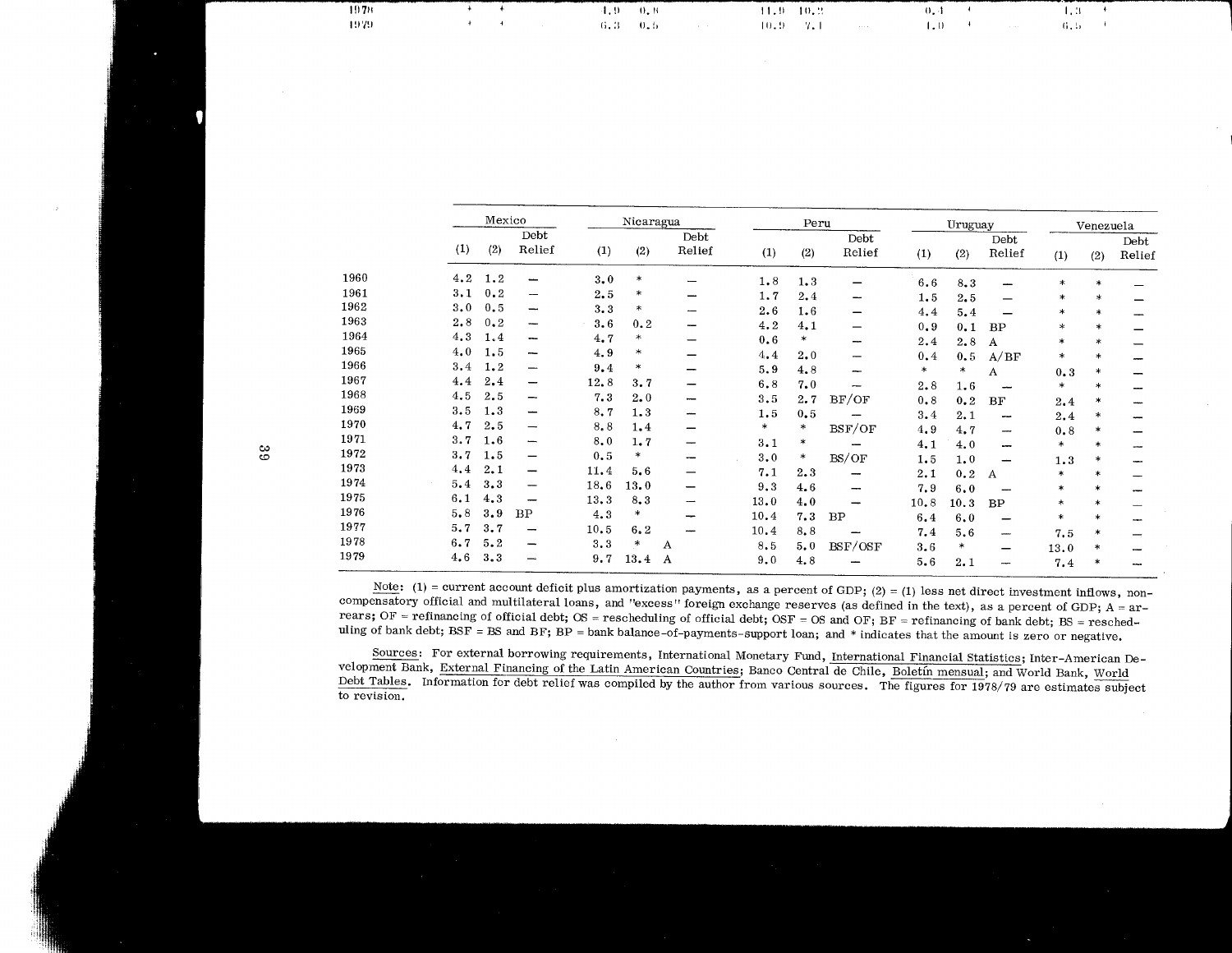their stock of foreign currency reserves whenever import coverage falls below two months.

Turning to an analysis of Table 3.1, it will be noticed that the two measures of borrowing requirements here discussed are expressed in relation to the gross domestic product (GDP) of each country. The purpose of this is to place the various financial gap statistics in perspective, thus allowing for some- degree of comparability over time and across countries. In essence, this assumes that a \$300-million gap is far more difficult for a small or poor country to fill than it is for a large or higher-income country.

*A* word of caution is in order about the pinpointing of debt-servicing incidents as they appear in the table. The discussion in the first section of this study should have made clear that such an exercise is an approximation and can be misleading. In many cases, between six and eighteen months elapsed from the start to the successful conclusion of a debt relief arrangement, yet because of insufficient information only the latter date is usually recorded. In addition, in some instances policy makers sought debt relief a year or two ahead of a projected difficult external financial situation-which sometimes never materialized-while others met it head on, often through heayy reliance on short-term borrowing, and only sought relief once the foreign exchange gap proved too large or too persistent to be bridged without it. Consequently, matching debt-servicing incidents with particular calendar years should only be interpreted with adequate allowance for the various leads and lags that may have occurred.

In the case of Argentina, for example, the debt-servicing difficulties encountered in 1961/62 appear to correlate well with the country's sizable foreign exchange gap (3. 9 percent and 3. 1 percent of GDP, respectively). In 1961 Argentina had a current account deficit (\$585 million, the equivalent of 4 percent of GDP) that was by far the largest ever registered (in absolute as well as relative terms) throughout the 1953-74 period. It was followed in 1962 by yet another deficit (\$273 million, or 2.1 percent of GDP) and, more important, by a massive flight of capital. Indeed, if such speculative capital outflows were to be included in the calculation of the 1962 borrowing requirements coefficient, they would increase it from 3.1 percent of GDP (as shown in Table 3. 1) to about 5. 5 percent of GDP. These adverse trends generated a foreign exchange imbalance that inflows on account of direct investment, project loans, and reserves usage could not possibly bridge. Argentina's reserves of foreign currency dropped, in fact, from over \$400 million at the end of 1960 (providing four months' import cover) to half as much a year later and to only \$50 million by late 1962. In light of political instability and a deteriorating domestic financial situation, the authorities were unable to raise sufficient foreign funds in international capital markets and had to seek relief from external obligations.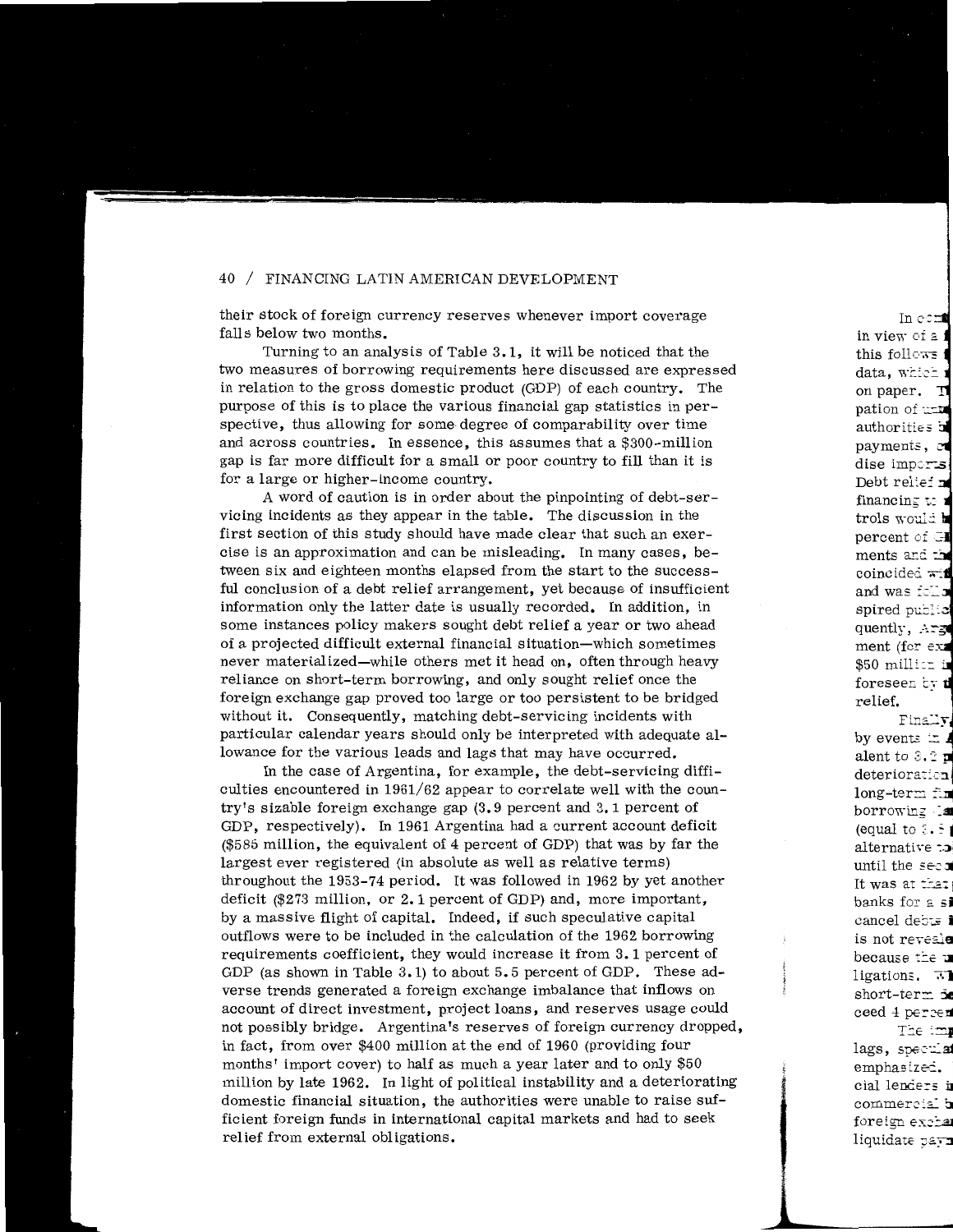In contrast, the 1965 renegotiation of foreign debts seems odd in view of a foreign exchange gap of only 0. 5 percent of GDP. But this follows from a severe distortion of the underlying current account data, which registered a \$223 million surplus (or 1 percent of GDP) on paper. The reason is that in late 1964 and early 1965, in anticipation of untenably strong demand for foreign exchange, the Argentine authorities blocked profit remittances, restricted private transfer payments, cut tourist exchange allocations, and curtailed merchandise imports via the imposition of a 100 percent advance deposit. Debt relief negotiations were thus initiated to obtain sufficient foreign financing to meet a backlog of transactions that in the absence of controls would have generated a borrowing requirements gap of over 2 percent of GDP. Yet the successful conclusion of debt relief arrangements and the lifting of exchange controls in the second half of 1965 coincided with a domestic recession that depressed import demand and was followed by an unscheduled change of government that inspired public confidence and triggered a reflux of capital. Consequently, Argentina's balance of payments showed dramatic improvement (for example, reserves of foreign exchange rose from under \$50 million in mid-1965 to \$600 million two years later), which if foreseen by the authorities would have obviated the need for any debt relief.

Finally, the relevance of lags in some instances is exemplified by events in Argentina during 1975/76. A foreign exchange gap equivalent to 3. 2 percent of GDP developed in 1975 as a result of a major deterioration of the balance of payments. Unable to obtain sufficient long-term financing to cover it, the authorities turned to short-term borrowing (largely via swaps), raising approximately \$1.4 billion (equal to 3. 8 percent of GDP). While this may have seemed a good alternative to debt renegotiation, it merely postponed the problem until the second half of 1976, when the obligations began to fall due. It was at that point that the Argentine government approached foreign banks for a sizable balance-of-payments-support loan with which to cancel debts incurred a year earlier. This need for foreign financing is not revealed by the 1976 coefficients shown in Table 3.1, however, because the underlying data include only repayments of long-term obligations. When proper allowance is made for the burden imposed by short-term debts, Argentina's borrowing requirements in 1976 exceed 4 percent of GDP.

The importance of taking into account policy reaction leads and lags, speculative capital flows, and forecast errors cannot be overemphasized. The Brazilian authorities sought debt relief from official lenders in mid-1964 and balance-of-payments-support loans from commercial banks in early 1965 for a reason not fully conveyed by the foreign exchange gap calculations shown in Table 3.1: The need to liquidate payments arrears and swap obligations totaling \$830 million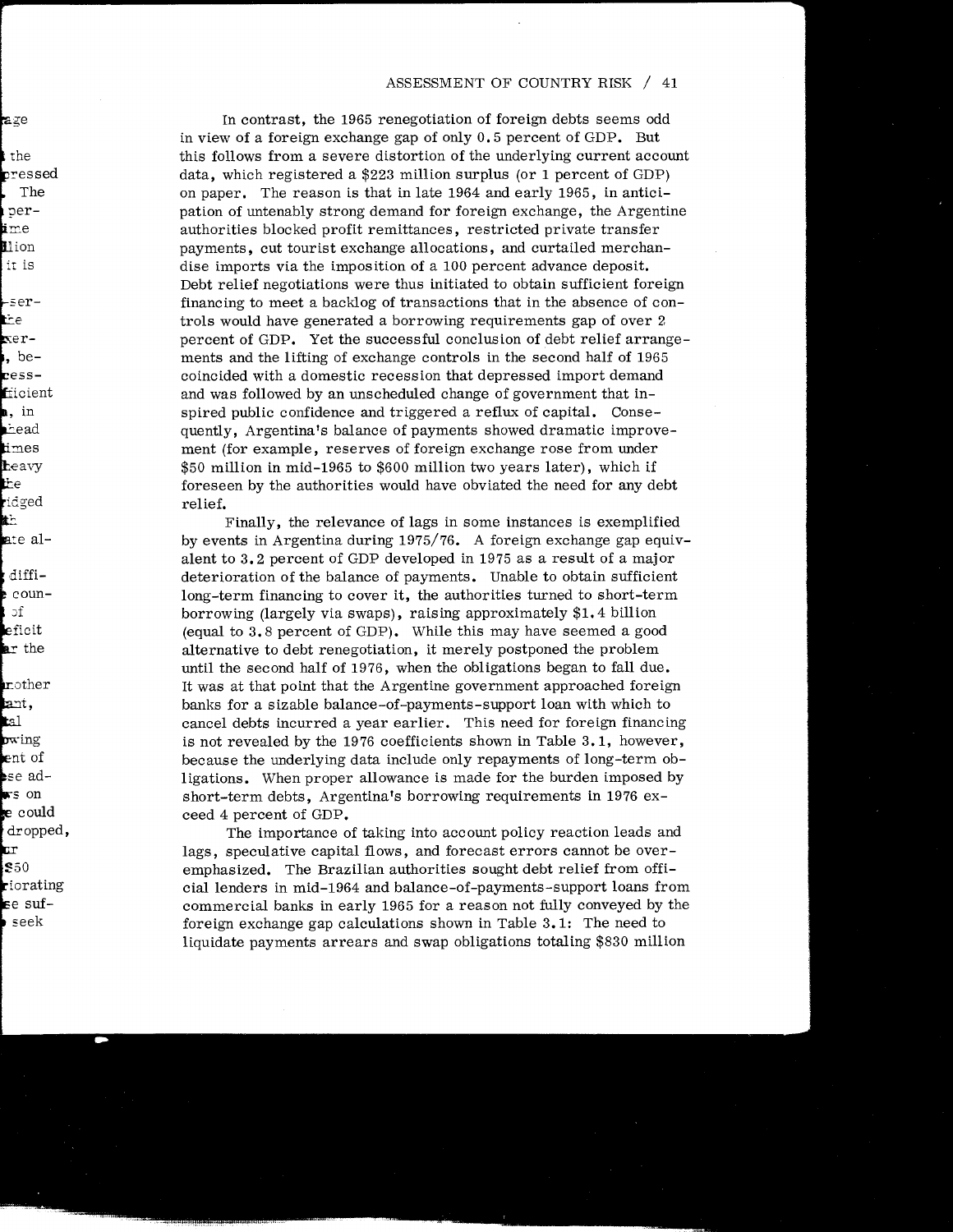(3. 4 percent of GDP) in the context of depleted foreign currency reserves (averaging \$100 million in 1964) and what was anticipated to be a balanced 1965 current account performance. Yet merchandise imports fell 13 percent in 1965 (following a drop of 16 percent in 1964) and exports rose by 12 percent, and thus the current account turned strongly positive, registering a surplus of \$284 million, the largest (in absolute as well as in relative terms) recorded in at least three decades. This surplus led to a sudden accumulation of foreign exchange reserves, which quadrupled (to over \$400 million) by the end of 1965. Had the Brazilian authorities been able to anticipate this quick turnabout, they would have had no objective reason for seeking extraordinary financial support from U.S. and European commercial banks.

Other incidents of this nature are not uncommon. Unexpected capital outflows played the leading role in triggering a major deterioration of Mexico's balance of payments in mid-1976 and were solely responsible for the Nicaraguan foreign exchange crisis that broke out in the second half of 1978. In addition, the accumulation of shortterm debts and the need to repay them were aggravating factors in the Uruguayan debt refinancings of 1965 and 1968.

The only instances of debt relief that cannot be explained by making reference to the country's excessively large borrowing requirements are those of Peru in 1970 and 1972. In both cases the Peruvian authorities sought (and eventually achieved) a renegotiation of future obligations largely as a gesture of displeasure with the international organizations, official agencies, and commercial banks that had adopted a cool attitude toward new loans to the government of Peru because of its policy of nationalizations without adequate compensation. In other words, political rather than economic considerations are the relevant ones here. But this is an exception not likely to be repeated in the Latin American context now that most countries have nationalized or otherwise gained better control over foreigndominated activities considered to be in the national interest.

The general conclusion to be drawn from Table 3.1-after making some ad hoc adjustments for the inadequacy of the available data as well as for the relevant leads, lags, and ex ante perceptions of policy makers-is that large foreign exchange gaps are a necessary condition for the emergence of debt-servicing problems. A critical minimum value for gross borrowing requirements adjusted for inflows on account of direct investment, project loans, and reserves usage appears to be 2. 5 percent of GDP, although a higher threshold (of approximately 4 percent of GDP) seems relevant whenever estimates of short-term debt repayments or of short-term capital outflows are included.

However, an equally important conclusion to be derived from the table is that a large foreign exchange gap is a necessary but by no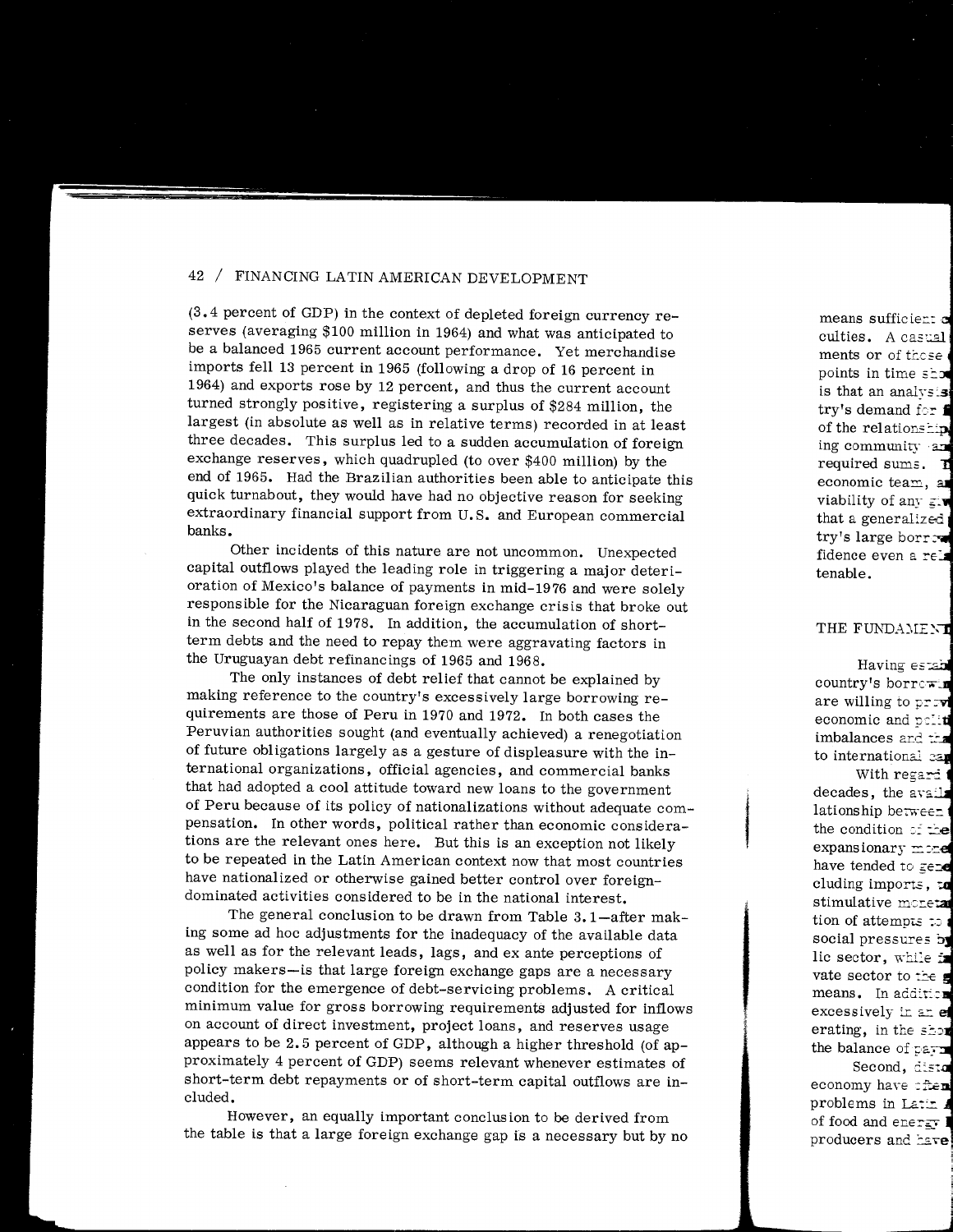means sufficient condition to signal the onset of debt-servicing difficulties. A casual review of Mexico's external borrowing requirements or of those of Chile since 1977 or of other countries at various points in time should be sufficient to illustrate the point. The reason is that an analysis of borrowing requirements focuses only on a country's demand for foreign finance and fails to measure the supply side of the relationship, namely, the willingness of the commercial banking community (and the International Monetary Fund) to provide the required sums. This is where confidence (in the government, the economic team, and their policies) enters as a key determinant of the viability of any given foreign exchange gap. Experience demonstrates that a generalized perception of creditworthiness can validate a country's large borrowing requirements, whereas in the absence of confidence even a relatively small foreign exchange gap may prove untenable.

#### THE FUNDAMENTALS

Having established that debt-servicing difficulties arise when a country's borrowing requirements are large and exceed what lenders are willing to provide, our attention must focus on the fundamental economic and political factors that determine the severity of external imbalances and that give rise to confidence crises that curtail access to international capital markets.

With regard to the Latin American experience of the past two decades, the available evidence suggests, first of all, a strong relationship between the direction of demand-management policies and the condition of the current account of the balance of payments. Overly expansionary monetary policies, often caused by fiscal imbalances, have tended to generate excess demand for goods and services, including imports, to the detriment of exportable surpluses. Such stimulative monetary and fiscal policies generally have been a reflection of attempts to accelerate economic development and to relieve social pressures by increasing current and capital outlays of the public sector, while failing to transfer sufficient resources from the private sector to the government through taxation and other legitimate means. In addition, credit to the private sector has sometimes grown excessively in an effort to stimulate investment and production, generating, in the short run, inflationary pressures that have weakened the balance of payments.

Second, distortions in the structure of prices prevalent in the economy have often caused or contributed to balance-of-payments problems in Latin America. For instance, low administered prices of food and energy have at times imposed disincentives to domestic producers and have spurred undue reliance on imports. Ceilings and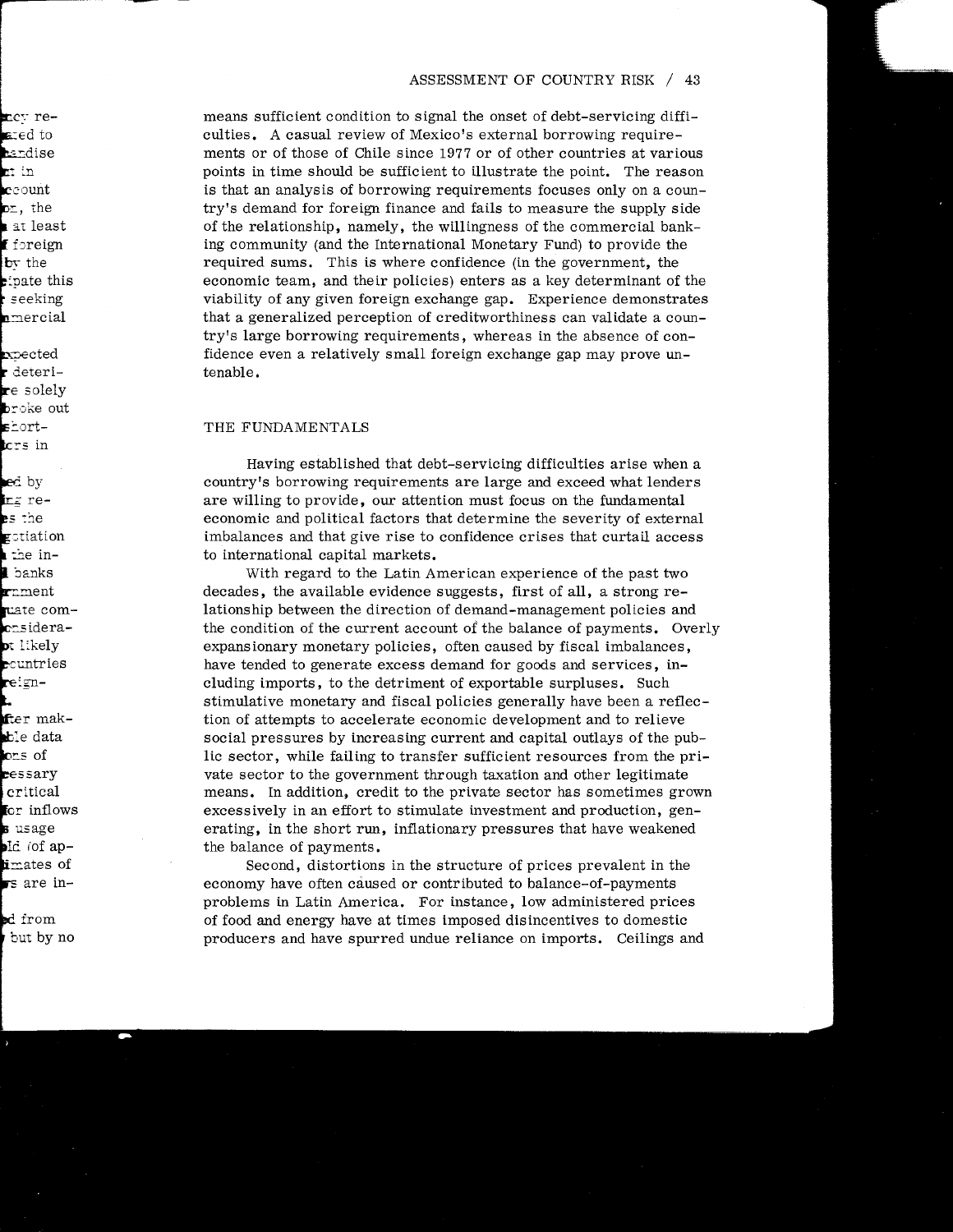•

restrictions on the payments of interest have discouraged domestic savings and encouraged capital outflows in response to international interest rate differentials. And, to be sure, inadequate exchange rate policies, in view of existing and anticipated current account deficits, have been a notorious source of external imbalances. These and other distortions usually have come into being because governments wished to minimize the cost to consumers of certain vital commodities, but they tended to worsen over time because of the difficulty of effecting changes in pricing policies because of political considerations.

Third, current account difficulties have been fostered by strategies of economic development entailing a poor allocation of available resources. Policies of so-called import substitution, which established import-competing industries through tariff protection and fiscal and credit incentives, actually promoted greater dependence on certain import categories (for example, raw materials and capital goods), increased the cost of industrial inputs to local producers of other commodities, and represented an inefficient use of scarce capital and managerial talent. At the same time, policies that failed to promote exports (whether of traditional or nontraditional goods) resulted in a lackluster export earnings performance that created foreign exchange bottlenecks to rapid economic growth.

Finally, political instability and inept economic management have been major determinants of short- and long-term capital outflows. Political systems or economic policies that generated a great deal of uncertainty led to speculative attacks on the prevailing exchange rate that sometimes succeeded in depleting, in a matter of weeks or months, even large precautionary reserves of foreign exchange.

Surprisingly, perhaps, the Latin American experience fails to suggest that factors such as the paucity of natural resources, a low level of per capita income, or adverse exogenous developments related to international trade can trigger an external payments crisis, It is what governments are able to do with the available natural and human resources that seems to matter. It is also the ability of countries to live within their means, however modest or ample they may be, that is relevant. And it is the willingness to adjust to a sudden decline in the volume or world price of exports or to an unexpected increase in the price of imports that seems to be critical. All of the above are related to the quality of economic management and to the flexibility inherent in the political system.

Concerning what influenced the degree of confidence in a country and its government on the part of the international financial community, there are at least three somewhat intangible factors that appear to have played a leading role. First, confidence required that there be a consensus among creditors that the authorities of the borrowing country would "play by the rules, " namely, that they would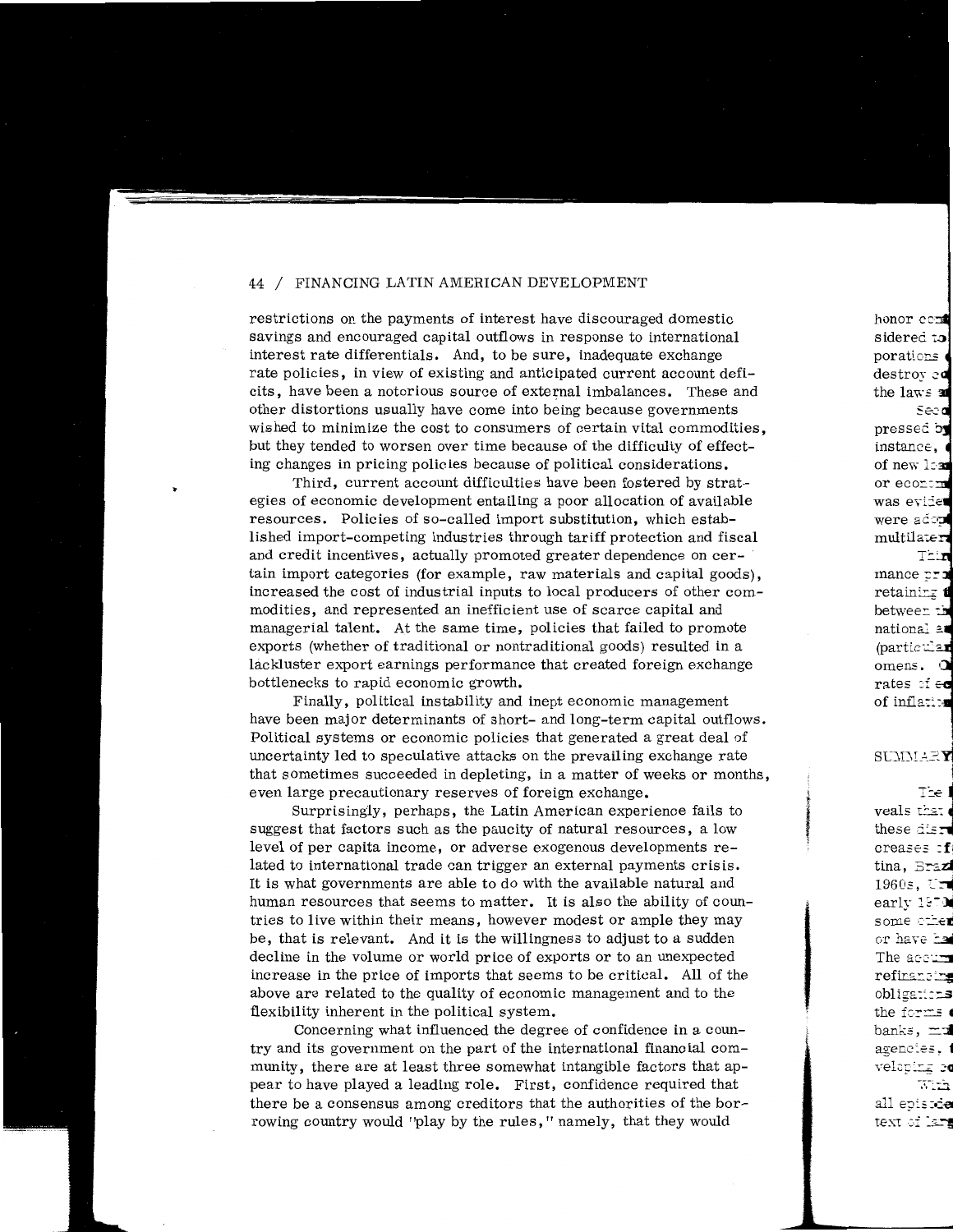honor contracts and pledges in both letter and spirit. Actions considered to be arbitrary, whether against individuals or domestic corporations or especially against multinational enterprises, tended to destroy confidence by raising doubts about the borrower's respect for the laws and the eventual fulfillment of other kinds of obligations .

Second, financial institutions seem to have been favorably impressed by coherent foreign borrowing programs. They included, for instance, centralized control over the amounts, terms and purposes of new loans; careful coordination between borrowing and stabilization or economic development plans, so that the end use of foreign credits was evident and supplementary fiscal, monetary, and other measures were adopted; and a healthy reliance on a variety of lenders (suppliers, multilateral development institutions, and so on).

Third, sensible economic policies and good economic performance prospects appear to have been additional keys to gaining and retaining the confidence of creditors. For example, hostile relations between the government of a country and its private sector or between national authorities and the officials of international organizations (particularly the International Monetary Fund) were taken to be bad omens. On the other hand, good relations plus the prospect of high rates of economic growth and of low, or at least predictable, rates of inflation were considered to be sound reasons for being confident.

#### SUMMARY AND CONCLUSIONS

The history of Latin America during the past two decades reveals that countries can encounter debt-servicing difficulties and that these disrupt the timely flow of repayments or result in undesired increases of exposure to countries deemed not creditworthy. Argentina, Brazil, and Chile experienced severe difficulties in the early 1960s, Uruguay and Peru in the mid- or late 1960s, Chile again in the early 1970s, and Peru and Nicaragua in the late 1970s. However, some other countries have come close to having serious difficulties or have had isolated problems some time during the 1960-79 period. The accumulation of arrears, the arrangement of reschedulings and refinancings, and the need for new loans to repay a variety of prior obligations were the manifestations of debt-servicing difficulties or the forms of debt relief. The parties affected were commercial banks, multilateral financial institutions, suppliers, and government agencies, that is, all sources of external finance available to the developing countries.

With only two exceptions (and both in the same country, Peru), all episodes of debt-servicing difficulties have taken place in the context of large external imbalances. There are instances when the ef-